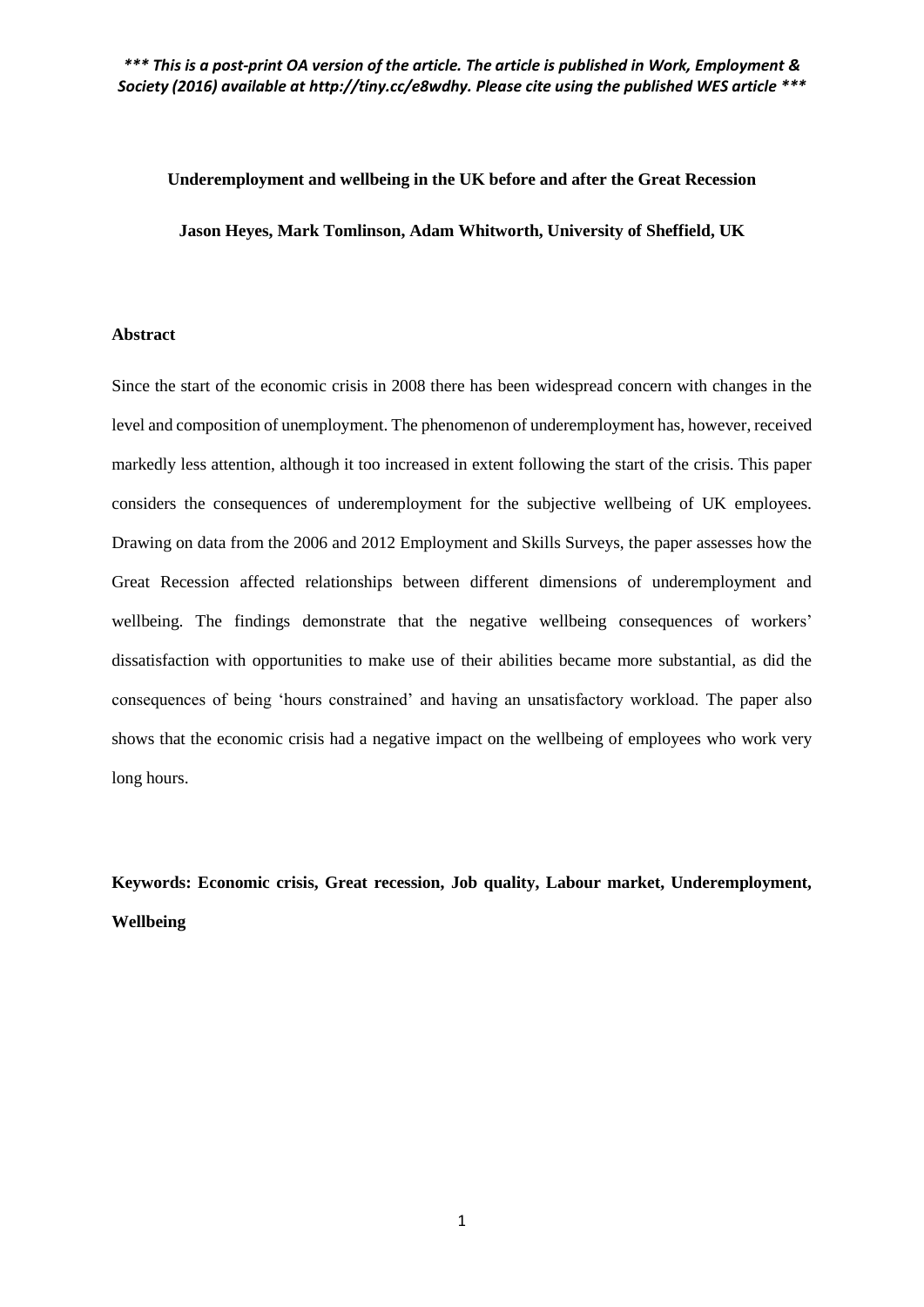#### **1. Introduction**

On the surface, the UK labour market appears to be recovering from the shock inflicted by the economic crisis that began in 2008. By spring 2015 the employment rate had regained its pre-crisis level while the rate of unemployment, which increased from approximately 5.3 percent to 8 percent between 2007 and 2011, had fallen to 5.6 percent (Office for National Statistics 2015). However, the improvement in the labour market masked a number of substantial ongoing problems that had become more acute since 2008, a number of which related to increases in underemployment. The concept of under-employment can refer to a variety of phenomena, all of which relate to employment situations that are unsatisfactory as far as the affected workers are concerned. Underemployed workers may be unable to work as many hours as they would like, may be in jobs that do not allow them to make effective use of the qualifications, knowledge and experience that they possess, or may be paid below a level commensurate with their qualifications, knowledge and experience. Studies have shown that despite the decline in unemployment since 2013 there has been a growth in the number of workers who would like to work longer hours and of part-time workers who would prefer a full-time job (Bell and Blanchflower, 2014; Blanchflower, 2015). Other dimensions of underemployment have also become more significant since the start of the crisis. For example, there is evidence that the number of young workers who are 'over qualified' for their jobs has increased. The proportion of recent graduates working in non-graduate jobs has been increasing since 2001 and according to the Office for National Statistics (2013) the rate of increase accelerated after 2008, as did increases in the proportion of recent graduates working in jobs that could be defined as 'low/lower middle skill'. Young workers with low or no skills, on the other hand, have faced a heightened risk of becoming and remaining unemployed (Bell and Blanchflower, 2010).

In addition to being an indicator of economic malaise, underemployment has consequences for workers' health and wellbeing. Studies have shown that the subjective wellbeing of underemployed workers tends to be less than the wellbeing of those who are more adequately employed (Dooley, 2003; Friedland and Price, 2003; Paul and Moser, 2009). This association provides the point of departure for this paper. Drawing on data from the 2006 and 2012 waves of the UK's Skills and Employment Survey,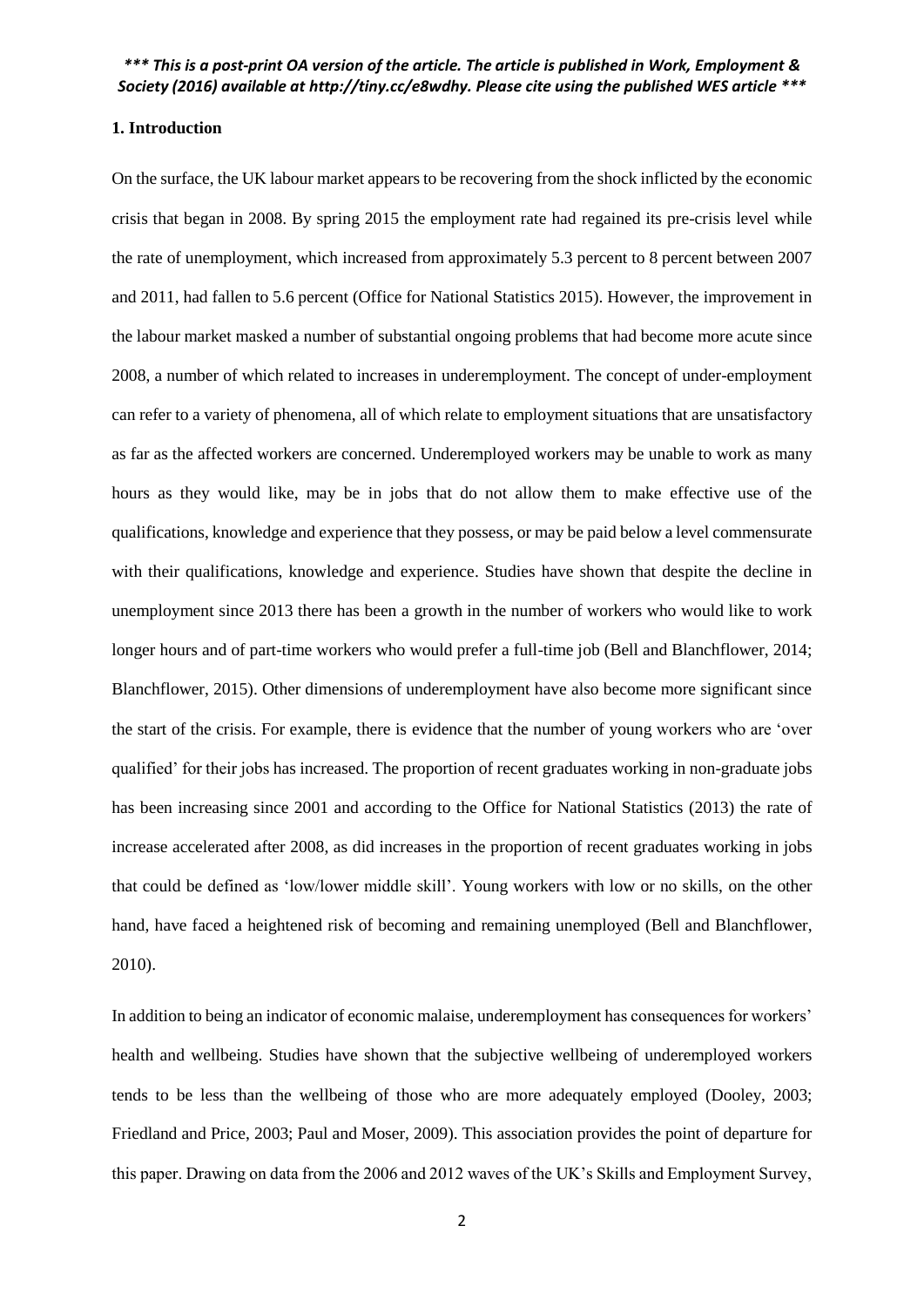the paper addresses two questions: firstly, how is workers' subjective wellbeing affected by different types of underemployment and, secondly, how did the Great Recession affect the consequences of underemployment for workers' wellbeing? Underemployment is a multidimensional concept, yet previous research has tended to focus on single dimensions, for example 'involuntary' part-time work. This paper, by contrast, examines separate dimensions of under-employment, specifically hours constraints, under-utilisation of skills and abilities and being 'over-qualified' for a job. The paper uses structural equation modelling to identify relationships between workers' affective wellbeing (that is, their feelings about their work) and different types of underemployment. The paper begins by briefly reviewing the extant evidence concerning under-employment and wellbeing. It then describes the datasets and the analytical methods before going on to present and compare the findings for 2006 and 2012. The paper concludes with a discussion of the implications of the findings for policy debates relating to the labour market and worker wellbeing.

#### **2. Wellbeing, underemployment and the economy**

Wellbeing has become a prominent issue in the public policy discourse and is frequently a subject for academic study, receiving the attention of psychologists (e.g. Warr 1990), economists (e.g. Layard, 2005) and sociologists (e.g. Russell et al. 2013). Wellbeing is, however, a complex and contested concept, which can be defined and operationalised in a variety of ways. The different conceptualisations matter because they result in the measurement of different aspects of wellbeing and also imply different analytical emphases, particularly in relation to the relationship between individuals and their environment. While 'life satisfaction' is a context-free measure of wellbeing, 'job satisfaction' implies a particular context. Even where context is a concern, a further issue relates to whether inquiry is focused on individuals (e.g. personality traits) or their environment (Warr 2013a). According to Sointu (2005) the public discourse concerning wellbeing (as measured by references in the popular press) has shifted away from a concern with the health of economies and societies and towards individuals, who are assumed to act in a self-responsible way in seeking improvements in their subjective sense of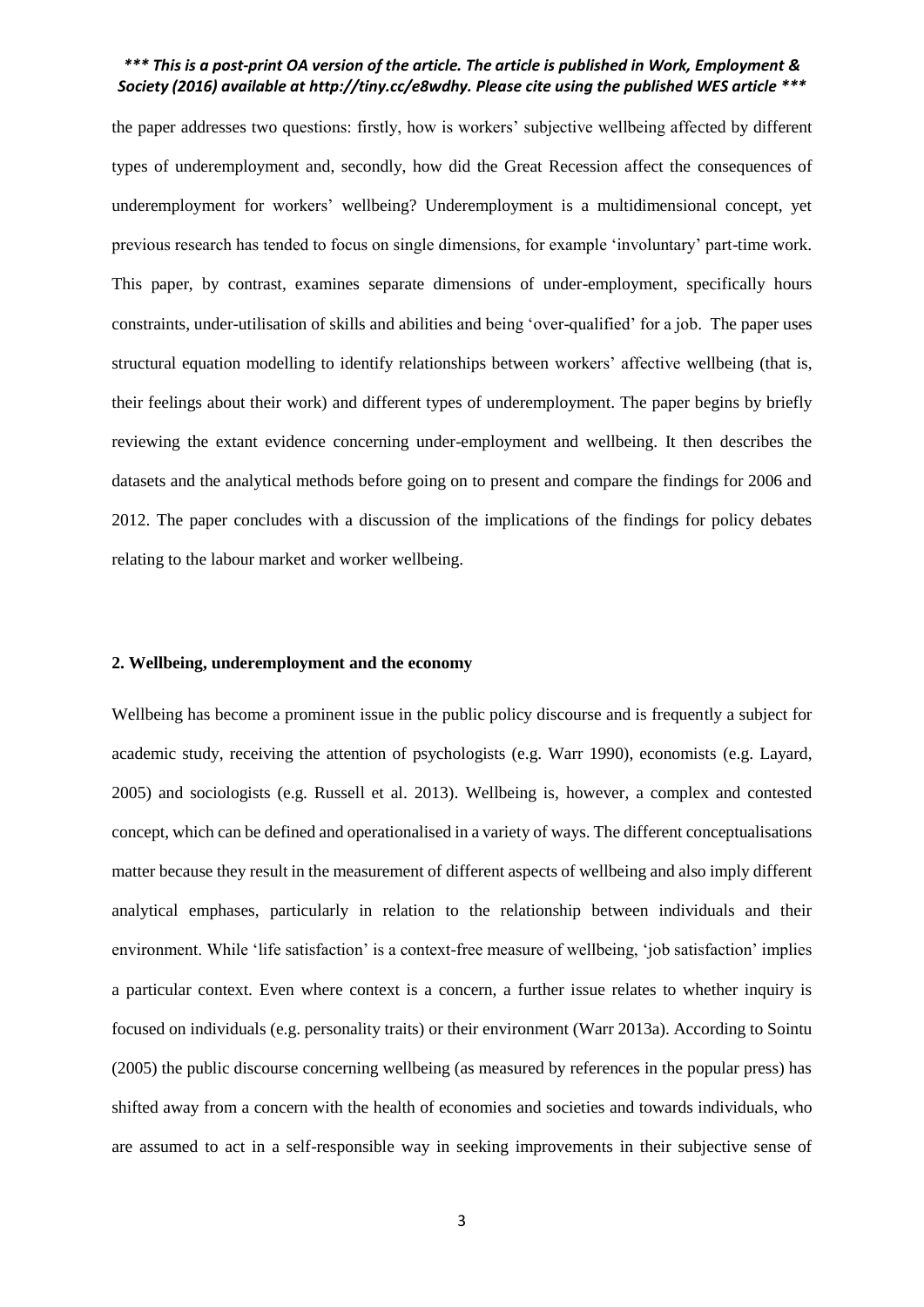wellbeing. Much of the academic literature, however, remains concerned with the ways in which environments, including the workplace and wider economy, influence wellbeing and limit the ability of individuals to improve their own wellbeing. Wellbeing-related studies in the broad field of work and employment research in particular have drawn attention to the importance of factors over which individual workers often have little or no control, such as the job opportunities that are available to them, their terms and conditions of employment and the way in which their work is organised.

The importance of work to wellbeing is widely acknowledged. A large number of studies have demonstrated that employed workers tend to experience higher levels of subjective wellbeing than unemployed persons (Jahoda, 1972; Fryer, 1986; Whelan, 1992; Nordenmark and Strandh, 1999) and that wellbeing is negatively associated with non-standard employment and long hours of work (New Economics Foundation 2013; Gundert and Hohendanner, 2014). However, relatively few studies have focused on the wellbeing consequences of underemployment (Dooley, 2003; Maynard et al., 2006). Underemployment is 'a multidimensional, complex construct that has been studied from a variety of research perspectives' (McKee-Ryan and Harvey,2011: 963) and has long been recognised as a social problem, having first been discussed by the International Labour Organisation (ILO) in the 1920s. At that time, under-employment was thought of primarily in terms of workers being unable to work as many hours as they would like. This remains the dominant interpretation of underemployment and the phenomenon of 'hours under-employment' continues to be regularly researched (see, for example, Abrahamsen, 2010; Wilkins, 2007). However, underemployment can also be conceived of in terms of a worker being employed in a job that requires less education, skills and experience than they possess (e.g. Burke, 1997; Scurry and Blenkinsopp, 2011), being employed in a job that does not relate to their area of education (Feldman, 1996: 389), or in a job that offers inferior pay and conditions when compared to a previous employment (Feldman et al., 2007). In addition, underemployment can occur where a worker has appropriate credentials or abilities for their job, but the job is designed in a way that does not enable them to fully utilise their skills (termed a 'performance gap' by de Witte and Steijn, 2000) or constrains their creativity and growth potential (Burris, 1983).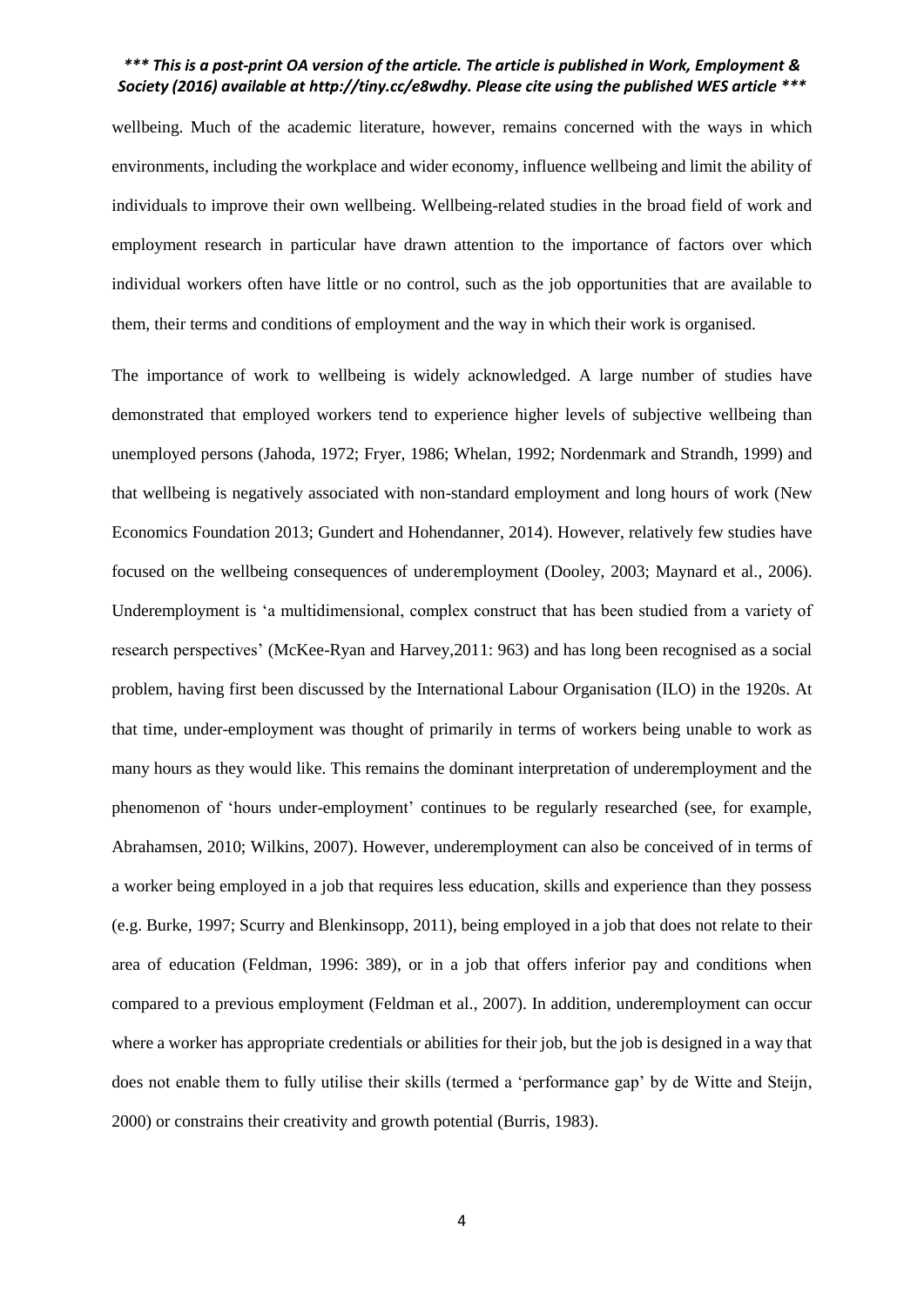Those studies that have examined underemployment's connection with wellbeing have tended to uncover negative consequences. Findings have been relatively consistent across the small number of countries in which these studies have been undertaken. Studies based on survey data from Australia (Wilkins, 2007), the USA (Prause and Dooley 1997; Friedland and Price, 2003; Maynard et al., 2006) and the UK (New Economics Foundation, 2013; Oguz, 2013) have found that wellbeing tends to be lower for involuntary part-time workers than for full-time employees and those who freely choose to work on a part-time basis. Workers who believe that they are 'overqualified' for their job, or have insufficient opportunities to make use of their skills and knowledge in their job, may also experience loss of wellbeing (O-Brien and Feather, 1990; Allen and Van Der Velden, 2001; Jones-Johnson and Johnson, 2004; Friedland and Price, 2003; Maynard et al., 2006). In addition, workers who routinely endure excessive workloads or experience a poor work-life balance are prone to experience low wellbeing (Green, 2006; New Economics Foundation, 2013).

A crucial question for this paper is how feelings of wellbeing change over time and, in particular, how they vary according to the state of the economy. Blanchflower and Oswald's (2011) reporting of Eurobarometer data suggests that overall life satisfaction in some EU countries has been affected by the Great Recession, having declined between 2007 and 2010 in Greece and Portugal, two countries that were particularly hard hit by the economic crisis and related sovereign debt problems. However, life satisfaction increased in Germany, Sweden, Ireland and the UK over the same period. These findings are surprising given that the economies of the UK and, in particular, Ireland were substantially affected by the crisis although, as Blanchflower and Oswald note, the 2010 Eurobarometer findings predate the imposition of stringent austerity measures in the two countries.

The connections between economic conditions and different dimensions of wellbeing need to be unpicked, particularly in relation to the working population. One issue relates to the need to disentangle trend effects and cyclical effects. As Green (2006: 153-55) has shown, wellbeing (as measured by job satisfaction) exhibited a long-term decline in the UK after the 1970s. Although Green expresses some scepticism about the importance of the impact of the economic cycle, other studies have found it to be significant. Clark's (2011) analysis of British Household Panel Survey data is instructive in this regard,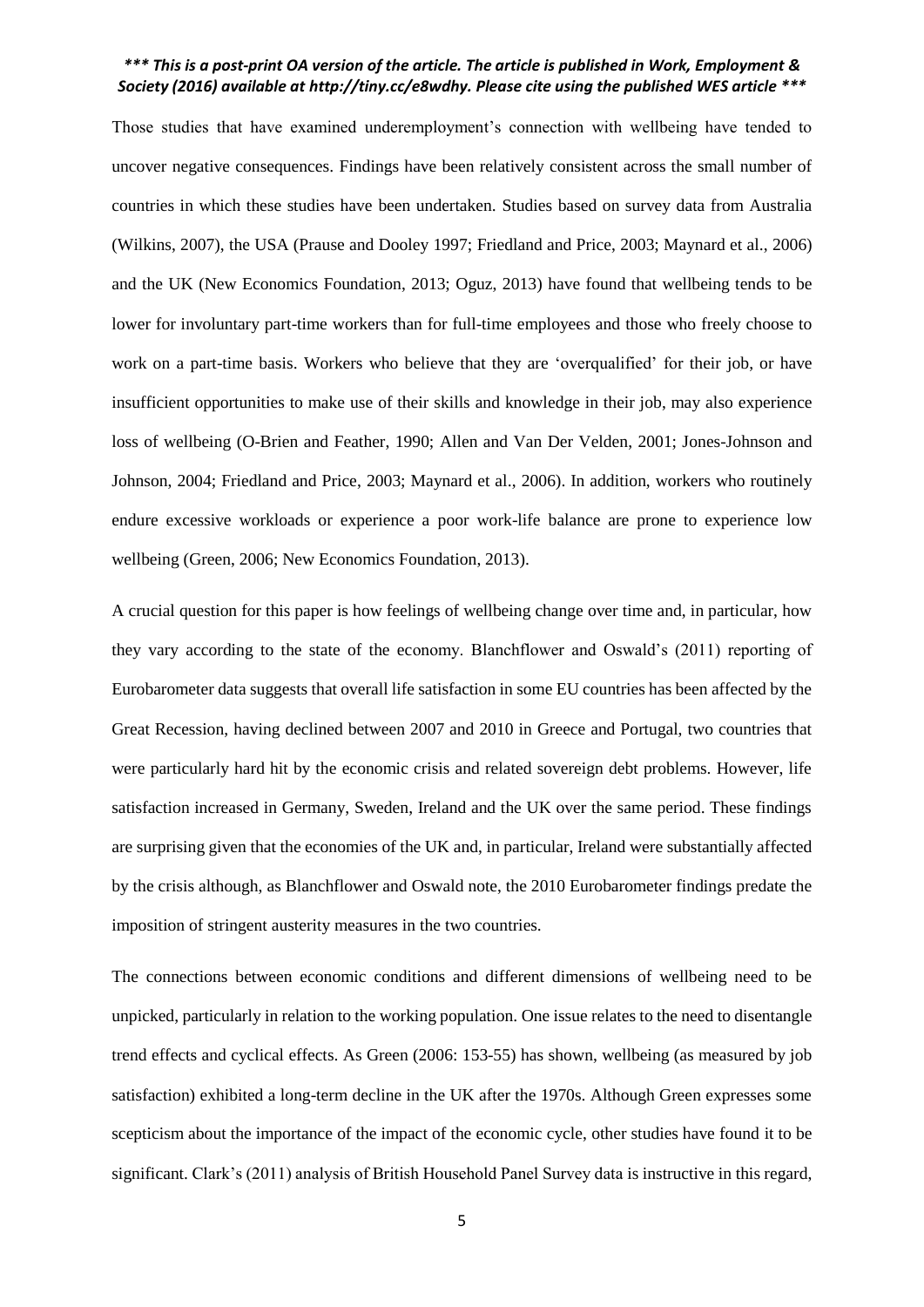suggesting that employees' satisfaction with work (feeling good about the work they do) increases during recessions, whereas satisfaction with pay and job security decreases. Findings from the most recent wave of the UK's Skill and Employment Survey demonstrate that fear of job loss increased sharply between 2006 and 2012, particularly among women (Gallie et al., 2013). Anxiety relating to loss of job status (e.g. work becoming less interesting or less skilled) was also widespread in 2012, particularly in the public sector. Further insights into changes in workers' wellbeing before and after the onset of the economic crisis have been provided by the 2011 Workplace Employment Relations Study (WERS) (van Wanrooy et al., 2013). The findings suggest an increase in job-related contentment between 2004 and 2011 in both the public and private sectors, although the authors suggest that the use of different questions in the two time periods might have affected the results (van Wanrooy et al., 2013: 136). However, employees who directly experienced changes to their pay, conditions and working practices as a result of the crisis experienced a decrease in wellbeing. Job-related contentment in the public and private sectors was negatively affected by work reorganisation and increases in workloads. Job satisfaction in the private sector was also negatively affected by reductions in contractual hours (i.e. hours underemployment) (van Wanrooy et al., 2013: 143-144).

A further consideration is whether wellbeing is most strongly influenced by workers' absolute or relative position (i.e. whether the wider social context influences their perception of their own position). Clark (2003: 326) has suggested that unemployment 'hurts less the more there is of it around' as the wellbeing of the unemployed is dependent on how they view their situation relative to other reference groups (also see Ballas and Tranmer, 2012). What might a focus on relative position mean for the analysis of underemployment since 2008? Given that underemployment has become more widespread, it is possible that workers' expectations of their current jobs and estimation of their short term prospects for improvement have been reduced. To that extent, the impact of underemployment on wellbeing might have lessened since 2008. However, as Maynard et al. (2006) have argued, the relationship between underemployment and wellbeing is 'domain specific', which means that different underemploymentrelated drivers of wellbeing need to be considered. In relation to involuntary part-time employment, it is possible that falling real incomes in the period since 2008 have resulted in increased financial pressure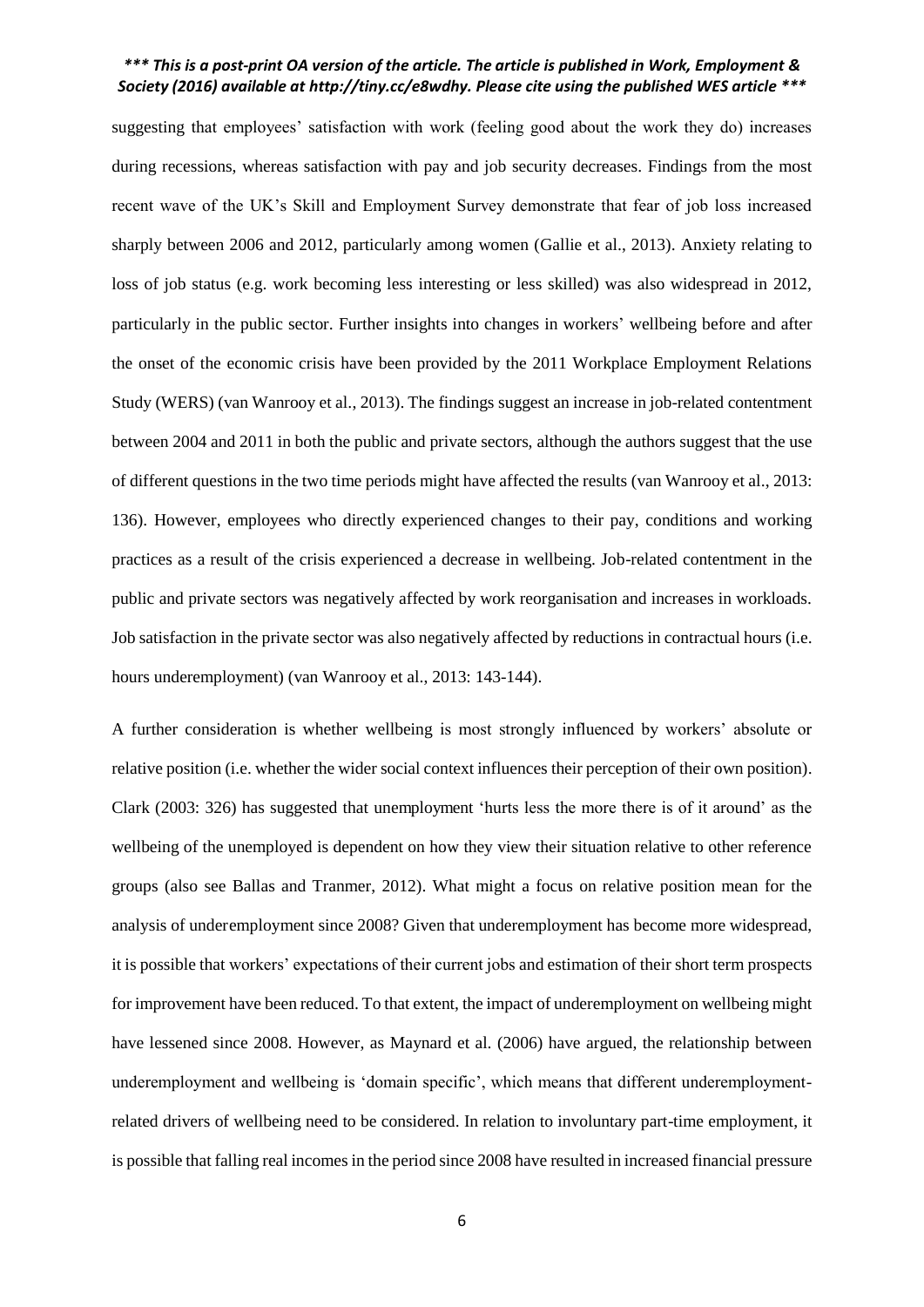on part-time workers and a strengthening of the impact of constrained working hours on wellbeing. However, there is also a class dimension to this issue and there are likely to be differences between workers who receive a salary and those who are paid a wage (Warren, 2015).

A further possibility is that the wellbeing of workers who feel themselves to be 'over qualified' for their jobs might have been negatively affected after 2008, to the extent that they perceived a slowdown in hiring to have reduced their prospects to move upward in the labour market. By contrast, reduced expectations of work and the increased difficulty of finding employment of any kind might have led to a lessening in the negative consequences of 'overqualification' and skills underutilisation for wellbeing (to the extent that 'overqualified' workers regard their jobs as preferable to being unemployed).

With these considerations in mind, we set out to test the following hypotheses:

H1. Workers whose skills, qualifications, abilities and experiences are under-utilised will tend to have lower wellbeing than those whose skills are fully utilised;

H2. Workers who are dissatisfied with their hours of work will tend to have lower wellbeing than those who are satisfied with their working hours;

H3. The negative consequences of underemployment for wellbeing have increased since the start of the Great Recession.

#### **3. Data and Methods**

The findings are derived from the Skills and Employment Survey, a nationally representative survey of people aged 20-65 years who are in paid employment in Britain. The survey gathers information about the work that people do, their skills and aspects of working life. The survey was first conducted in 1986 and has since been repeated every few years, with a large number of questions on skills, job expectations, employment conditions and training which are often consistent and comparable over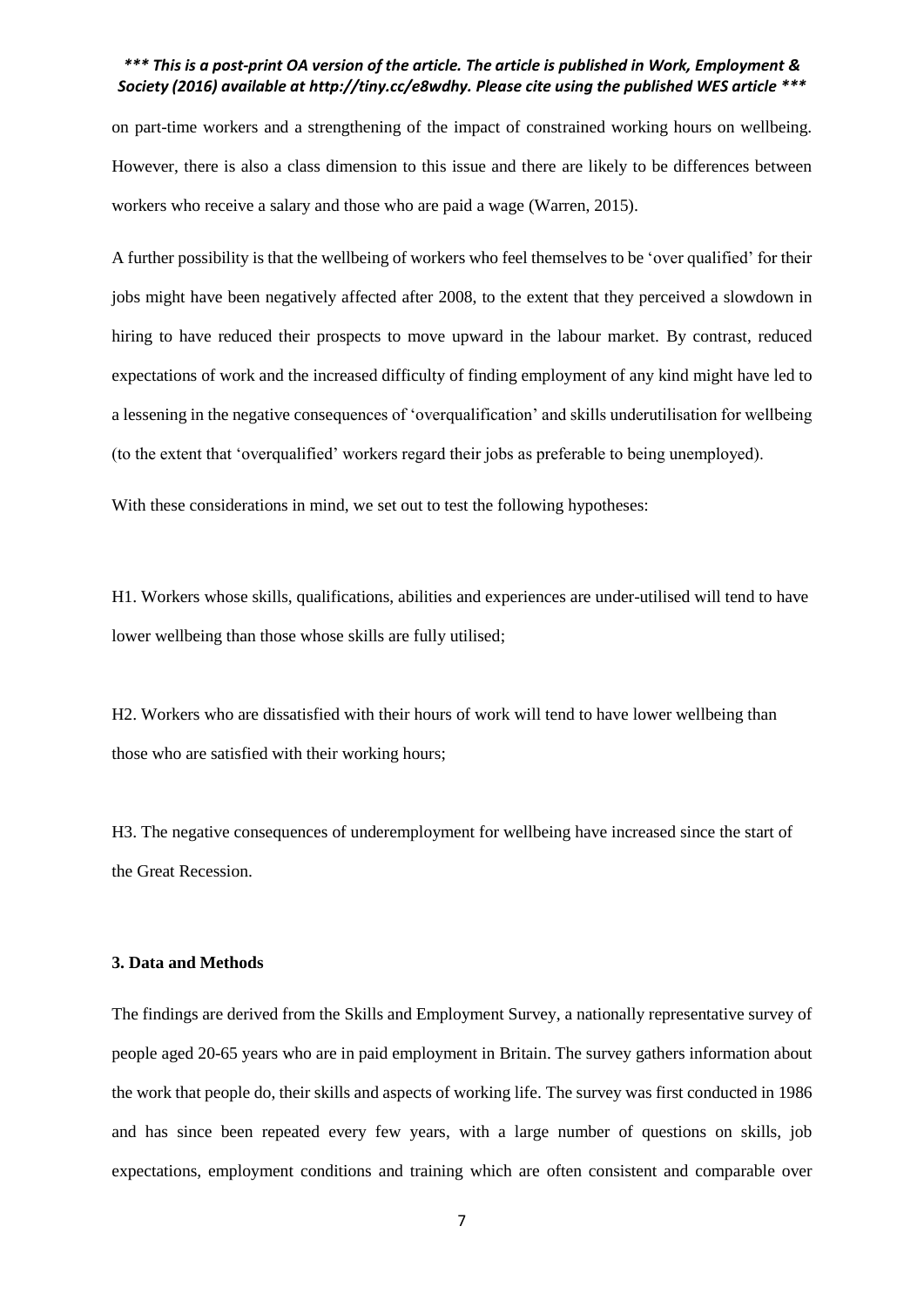time. The findings in this paper are based on the 2006 and 2012 surveys, which were selected so as to enable us to analyse and compare effects before and after the start of the economic crisis. A total of 3,200 individuals took part in the 2012 survey and 7,787 took part in 2006, offering well-timed and sufficient sample sizes to allow for changes since the start of the economic crisis to be identified.

The Skills and Employment Surveys includes variables that enable us to examine underemployment in the sense of having too few hours of paid employment and also enables an investigation of underemployment related to the underutilisation of workers' abilities, skills, experience and initiative. The method adopted to test the hypotheses is structural equation modelling (SEM). SEM is a family of models that allows unobserved or latent variables to be measured by examining observed manifestations of the latent concepts under consideration. In our case, it is possible to measure indirectly concepts such as wellbeing via observed variables that reflect underlying feelings and perceptions. As noted, wellbeing can be measured in a variety of ways. In this paper two dimensions of wellbeing are measured using a standard set of twelve questions from the Skills and Employment Surveys of 2006 and 2012. The two dimensions, which are shown in Table 1, are 'enthusiasm-depression' and 'contentmentanxiety', which are widely used measures in studies of affective wellbeing (i.e. studies that examine feelings). In the Skills and Employment Surveys the dimensions were probed by asking workers how often their job had made them experience the specific feelings listed in Table 1 during the past few weeks. Responses ranged from 'never' to 'all of the time' (see Green et al. 2012: 3).

The dimensions measure experience in terms of displeasure-to-pleasure and from low-to-high mental arousal). Depression and contentment are regarded as states of low arousal while anxiety and enthusiasm are states of high arousal (for a discussion see Warr 2013b). Extensive research in occupational psychology (see Warr, 1990; 2013b) has found that 'enthusiasm-depression' and 'contentment-anxiety' are the main dimensions in which workers' feelings about their jobs vary and the dimensions are increasingly used in more sociologically-inclined research. As well as being the measures of wellbeing used in the Skills and Employment Survey, the dimensions provided the basis for the measures of wellbeing used in the most recent Workplace Employment Relations Survey (WERS) (Van Wanrooy et al, 2013). The dimensions capture a wider range of emotional responses than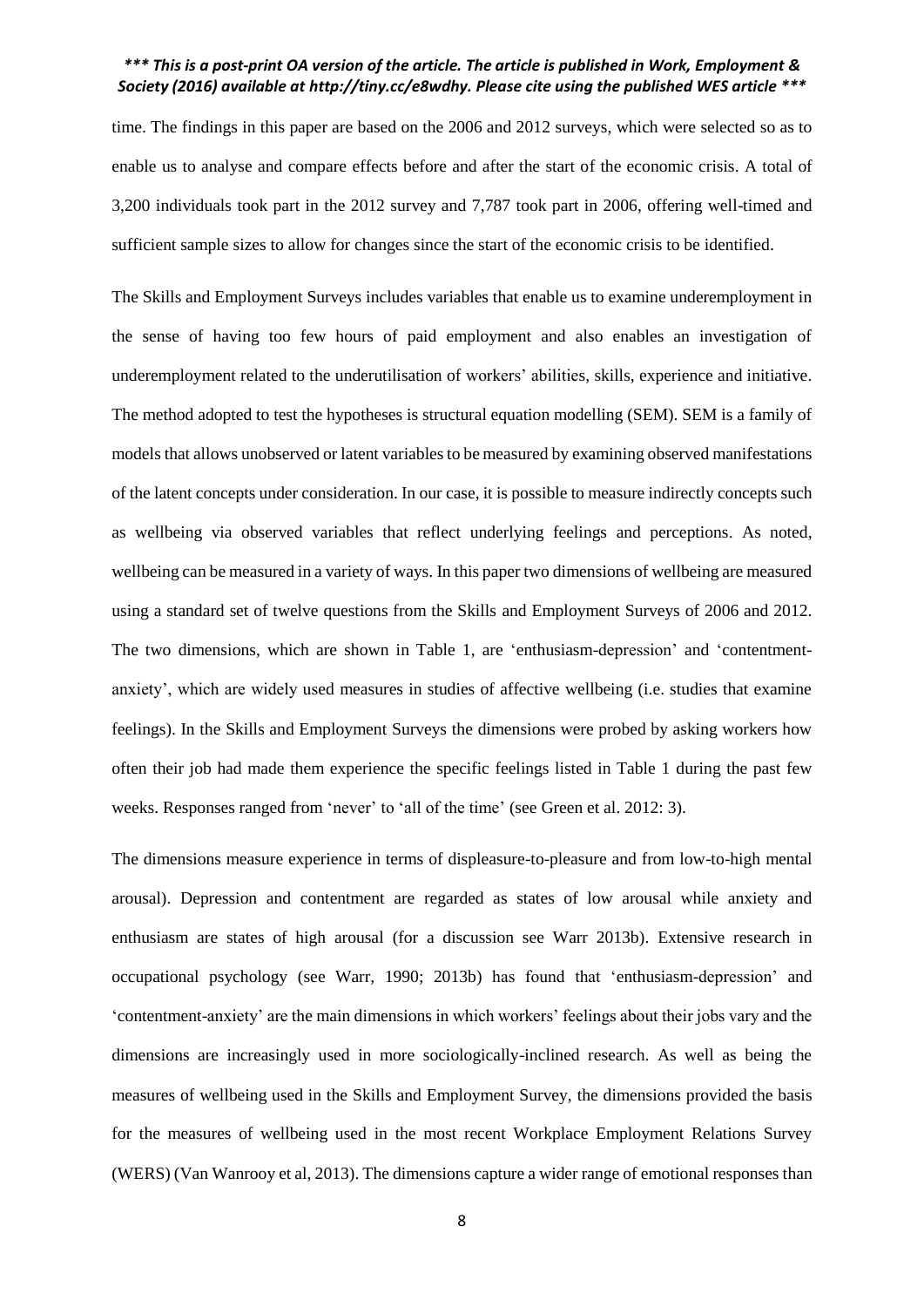measures of 'job satisfaction' in enabling job-related pleasure and stimulation to be distinguished from each other (e.g. the possibility that jobs might be pleasant and not induce anxiety, yet also be unstimulating) (Green, 2006: 153). (2)

#### TABLE 1 here

The most elementary form of SEM is Confirmatory Factor Analysis (CFA). SEM has significant advantages over the two other primary methods of creating scales or indicators from a set of manifest variables (viz. exploratory factor analysis or simple additive scales). Unlike exploratory factor analysis, the researcher chooses which variables are associated with which factors in advance and specifies it in the model to be estimated. The indicators are therefore derived from theory, as opposed to allowing the method to determine the allocation of variables to dimensions. By employing maximum likelihood techniques SEM estimates how much each observed variable contributes to the overall unobserved concepts (enthusiasm-depression and contentment-anxiety) and computes measures of the concepts that better represent the underlying dimensions than would be the case if variables were simply summed to form an additive scale. Fit statistics are generated which indicate whether the models are acceptable in terms of capturing conceptually meaningful latent concepts. Different software packages produce different fit statistics and the interpretation of these statistics has been a matter for debate (Byrne 2012, Hooper et al 2008). Lavaan (the package used for this paper) estimates the Comparative Fit Index (CFI) and Tucker Lewis Index (TLI), both of which should be around 0.9 or higher. All of our models comfortably meet this criterion. Lavaan also estimates the root mean square error of approximation (RMSEA). Values up to 0.05 indicate a good fit. Again, our models meet the criterion. Following Byrne (2012), error terms on the wellbeing variables with very high associated modification indices were allowed to co-vary.

A further advantage of SEM is that once the model has been estimated it can be extended to include controls or covariates in a regression framework directly within the model in order to predict the latent concepts. We have estimated separate models for 2006 and 2012. A pooled model, combining the two years and including a control for time, has also been estimated. The covariates shown predict the two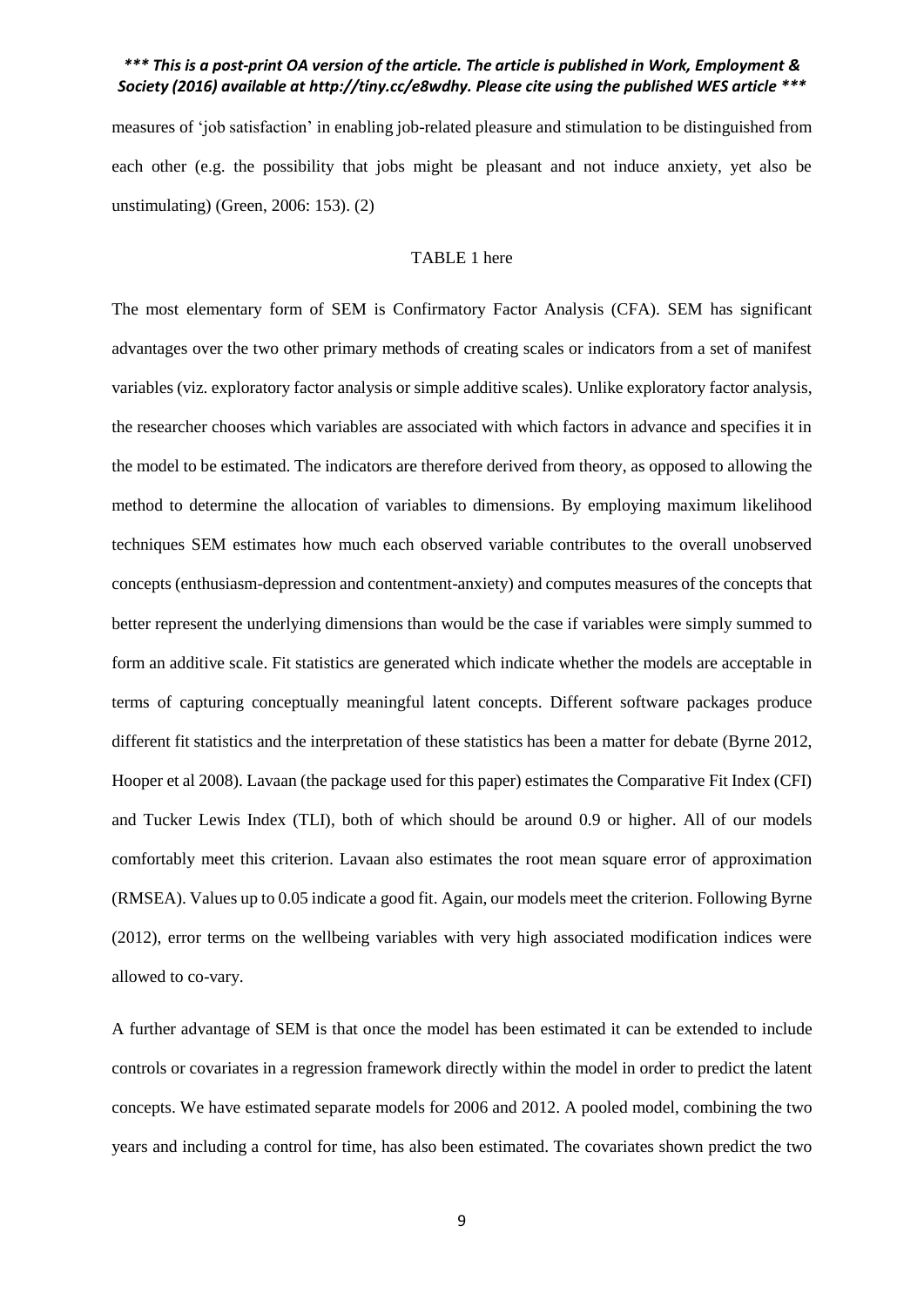dimensions of wellbeing in each case. It should be noted that interaction terms are included in the models and that sometimes these interactions are related to a small number of cases. However, we also estimated a 'non-interaction' model and the results did not change our overall conclusions.

#### **4. Findings**

We begin by examining changes in the extent of worker dissatisfaction with aspects of their jobs that potentially relate to under-employment. As shown in Figure 1, the proportion of workers who were dissatisfied with their ability to use their abilities and initiative was greater in 2012 than in 2006, as was the proportion of workers who were dissatisfied with their workload. The latter includes those who had 'too much' as well as 'too little' work. However, compared to 2006 a smaller proportion of employees felt dissatisfied with their hours of work and the extent to which their jobs made use of their experience and skills. The changes in respect of hours of work and use of experience and skill might reflect reduced worker expectations in a context of increased unemployment, along the lines suggested by Clark (2011).

#### FIGURE 1 here

In order to examine the relationship between underemployment and wellbeing we begin by discussing a pooled model that includes findings for both 2006 and 2012 before going on to examine changes between the two years. Table 2 shows the results of the pooled model for both years and also shows the results of certain interactions. Table 3 shows results for the individual years estimated separately. To begin it is pertinent to make some remarks about general differences in wellbeing between different groups of workers. Controls have been included for workers' age, gender, family circumstances and sector of employment (public versus private and third sectors) workers in all of the models, but no specific hypotheses have been formulated with respect to these. Nevertheless, almost all appear to be significant predictors of wellbeing after taking into account pre/post-recession timing and the underemployment variables. The exception is family circumstances (having children, whether or not cohabiting), which appear to have little bearing on workplace-related wellbeing (3). Older workers are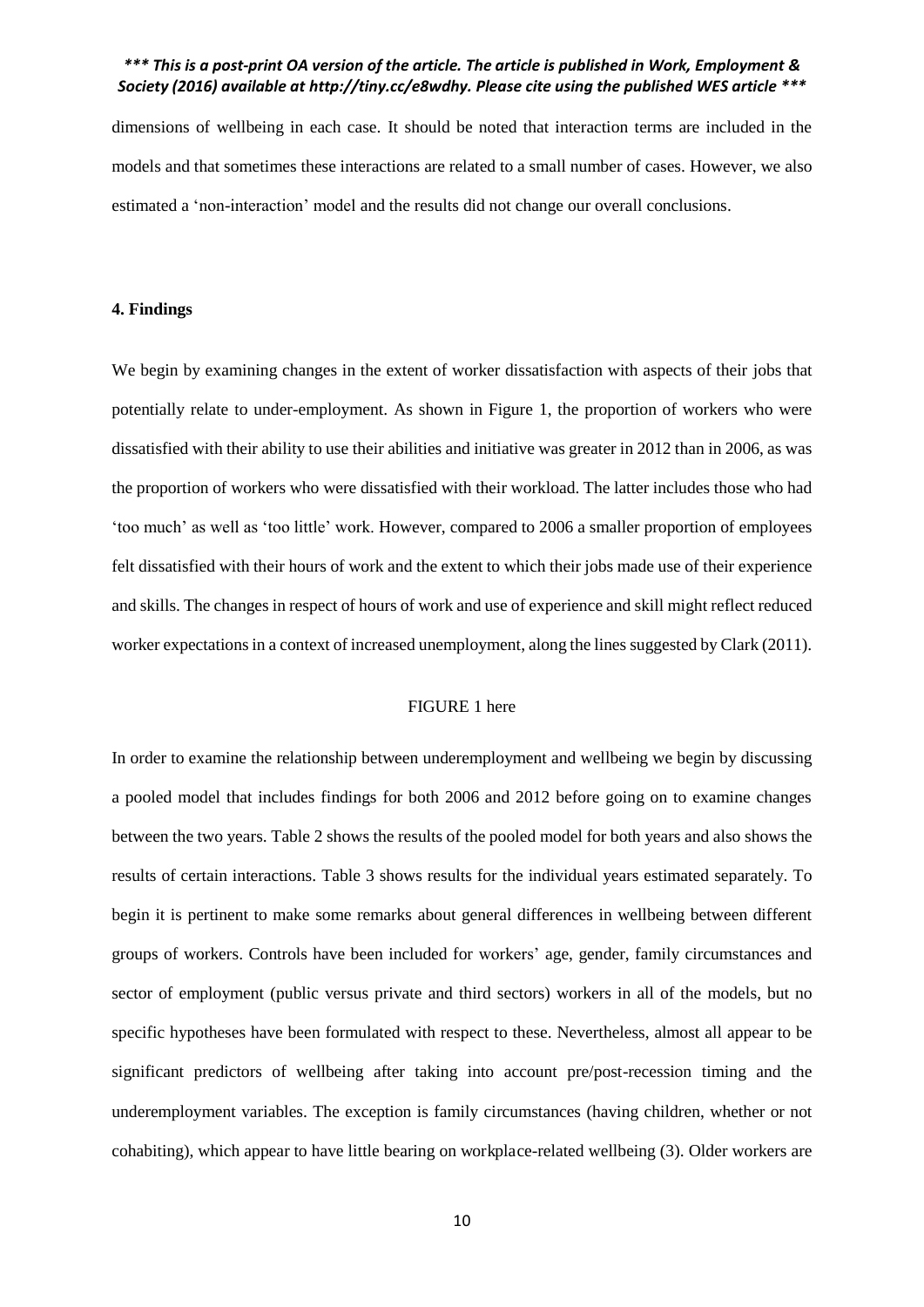clearly more enthusiastic and content than younger workers, especially as they approach retirement age. This finding is in line with research (e.g. Blanchflower and Oswald, 2008; Dolan, 2008) that suggests wellbeing increases after 'middle age', although in contrast to these studies we do not find a U-shaped relationship between age and wellbeing (i.e. the young workers in our study were not more enthusiastic or content than older workers). With regard to sector of employment, the findings suggest that public sector workers are less content and enthusiastic than workers outside the public sector, although the difference appears mainly in relation to contentment when the models are estimated for the separate years (as shown in Table 3). This finding resonates with evidence from WERS (Van Wanrooy et al. 2013: 137-140), which indicates that overall job satisfaction in the public sector is lower than in the private sector and fell after the start of the crisis as perceived job insecurity increased.

Previous research has found that men tend to be less satisfied with their jobs than women (Van Praag and Ferrer-i-Carbonell 2010). Our findings, in using two dimensions of wellbeing, present a more nuanced picture for we find that women are slightly more enthusiastic about their work than men, all other things being equal, but less content (although the effects are significant in the pooled model they are small in degree). With this in mind separate models for men and women were estimated (not reproduced here for sake of brevity, but available on request). The main finding is that the wellbeing of men changed more than that of women between 2006 and 2012 on both dimensions. Being a public sector worker reduced female contentment significantly, but only male enthusiasm. Under-utilisation of skill had a greater impact on women's wellbeing than under-utilisation of experience in relation to both dimensions of wellbeing, whereas for men under-utilisation of experience was not significant for contentment. The impact of constraints on workers' ability to use their initiative was greater for women than for men and women were also more affected than men by dissatisfaction with low working hours.

Occupation level, which was measured using the International Socio-Economic Index of Occupational Status (ISEI), also appears to be associated with wellbeing. Workers in higher level occupations appear to be less content than those in lower level occupations, other things being equal. This may be due to higher-level jobs being more demanding and therefore anxiety-inducing (Green 2006: 162). Having a degree seems to exacerbate the problem, reducing contentment even more.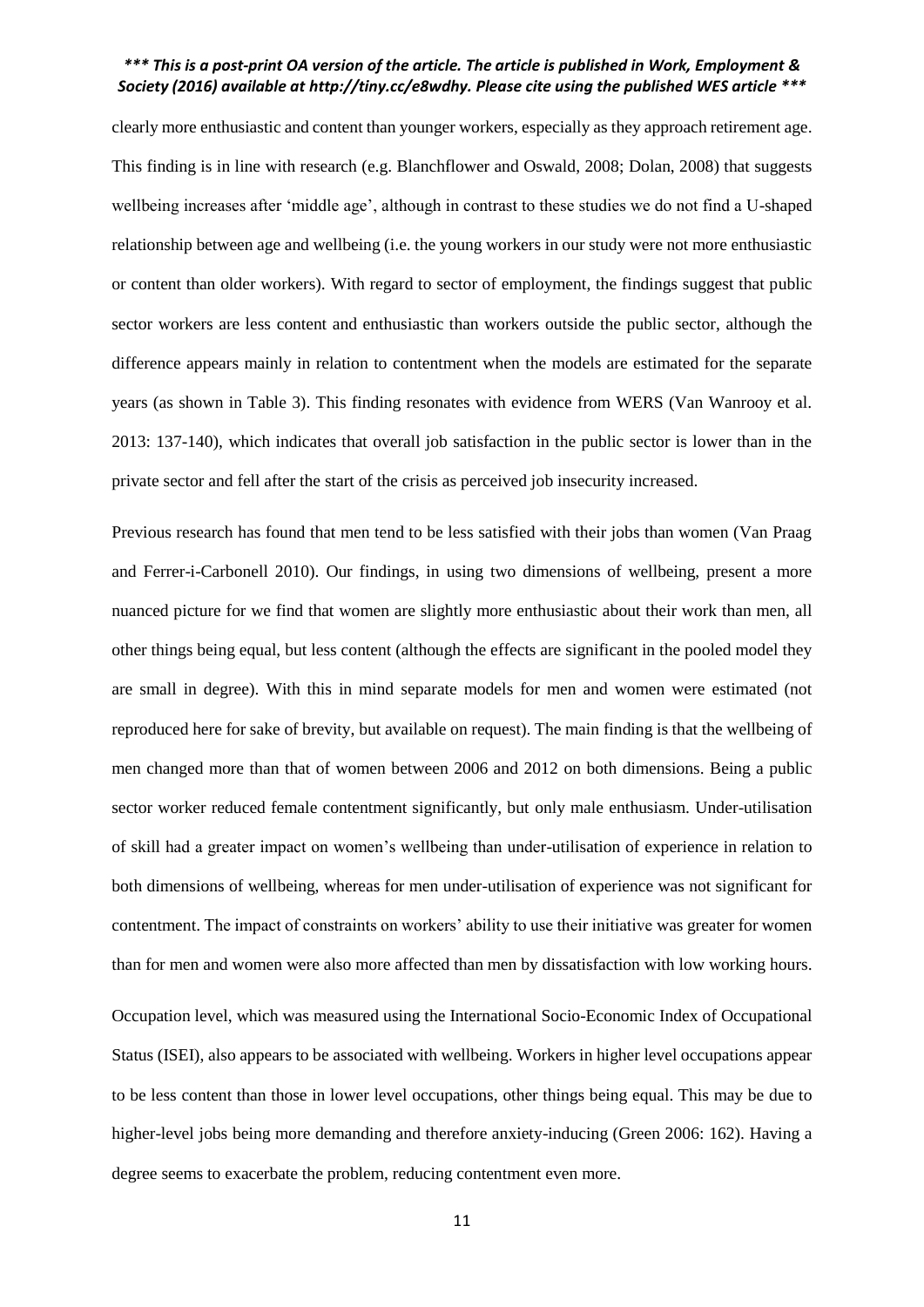#### TABLE 2 and 3 here

Turning to the specific hypotheses: the first concerns whether workers' wellbeing is affected in a negative way if their skills, experiences and qualifications are under-utilised. In almost all the models (pooled or not) there are significant negative impacts on both dimensions of wellbeing if workers feel they are not using their skills sufficiently. The results are similar in relation to the extent to which workers feel their jobs allow them to make use of their experience. As is the case for skill underutilisation, the effect is generally stronger in relation to enthusiasm-depression than contentmentanxiety. The findings also show a substantial negative impact on wellbeing where workers are dissatisfied with the extent to which they can use their abilities in their jobs and, in particular, where the scope for them to use their initiative is tightly constrained. This implies that jobs that offer workers' little autonomy or opportunity to exercise judgment are bad for their wellbeing. Furthermore, dissatisfaction with the use of abilities and the use of initiative have among the greatest impact on the wellbeing indicators in the models when compared to other potential determinants, highlighting the need to consider the concept of under-employment in a broader sense than the usual focus on fewer than desired work hours.

The proportion of workers in lower- and intermediate-level jobs who possess A-level and higher-level qualifications has increased substantially over time, even though the jobs they fill might be relatively unchanged, which implies credential inflation and potential 'over qualification' (Author A; Author Ba). The Skills and Employment survey does not directly measure whether workers believe themselves to be over-qualified, but does allow us to examine the relationship between qualification level, occupation level and wellbeing. As noted, higher-level occupations are associated with lower contentment than lower level ones. It can also be seen that in general degree holders are less content than non-degree holders. Interacting the major ISCO groups (split into three levels) with degree level qualifications indicates that this effect is not shared across different levels of the occupational hierarchy (Table 2). While we might expect degree holders in low-level occupations to be less enthusiastic about their jobs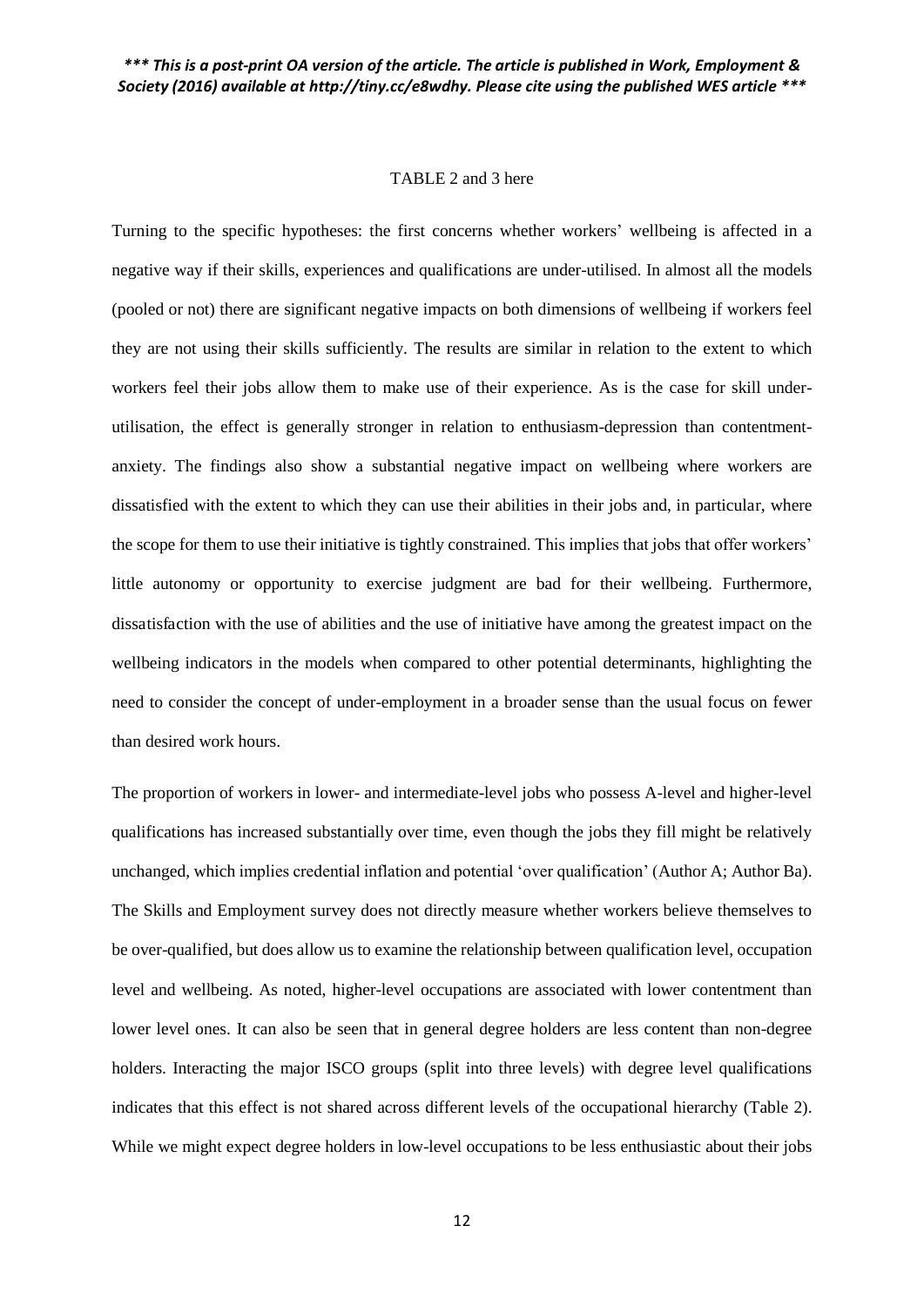than non-degree holders, this is found not to be the case. It is not clear why degree holders in medium and higher-level occupations are less content (potentially more anxious) than non-degree holders. Possibly the findings are caused by differences in the extent to which degree-holders and non-degree holders are found in different occupations within the broad ISCO bands and that these occupations differ in terms of the demands they place upon workers.

The other aspect of under- (or over-) employment to consider is hours worked. Hypothesis two is based on the assumption that workers who are dissatisfied with their hours of work will tend to have lower wellbeing than those who are satisfied with their working hours. In order to obtain information about both part-time workers and full-time workers in jobs requiring very long hours of work, the dissatisfaction scores relating to hours worked were interacted with people working 'very short hours' (less than 16 hours), 'short hours' (17-29 hours), 'medium hours' (30-39 hours – the reference group) and 'long hours' (40+). Employees working for a relatively low number of hours and who are dissatisfied with their hours are treated as being 'underemployed' in the sense of being hours constrained. The findings from the pooled model demonstrate that dissatisfaction with hours of work coupled with very short hours degrades contentment but not enthusiasm when compared to those with 'medium hours'. However, dissatisfaction with hours of work coupled with both short hours and long hours degrades both contentment and enthusiasm, with the size of the effect being much more substantial for long hours of work than for short hours.

The effects on wellbeing of, respectively, having too much or too little work were tested further by interacting a variable measuring workers' dissatisfaction with the amount of work they have to undertake (as opposed to the hours of work within which they have to do it) with the length of working time (as detailed above). The results here are consistent with the findings relating to satisfaction with hours of work: dissatisfaction with the amount of work coupled with 'very short' hours of work degrades contentment (i.e. provokes anxiety) but not enthusiasm while dissatisfaction with the amount of work coupled with 'short' or 'long' hours of work degrades both, with the effect being greatest in respect of the latter. It should also be noted that these last interactions are among the strongest effects in the models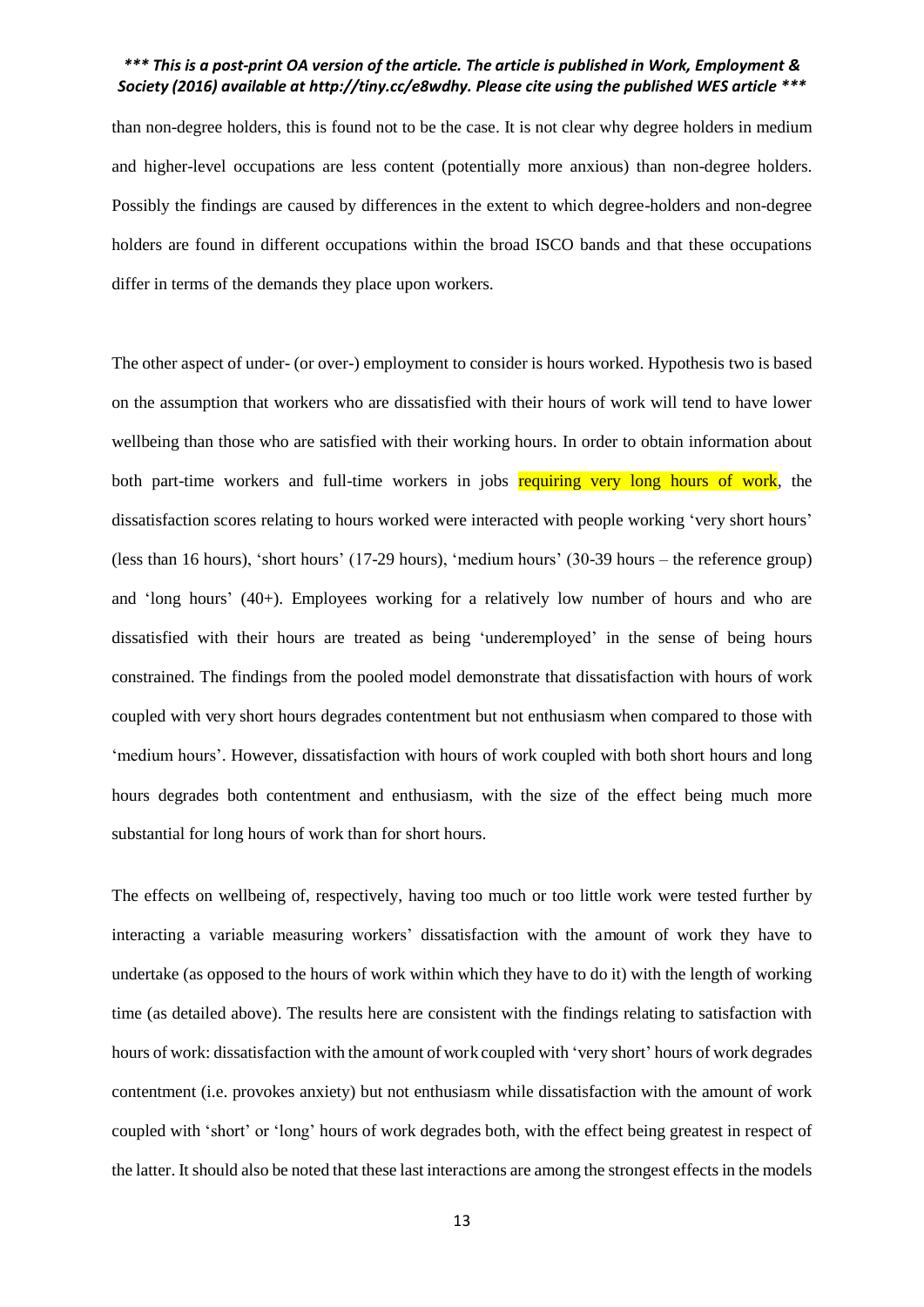when they relate to 'long' working hours. With respect to both 'long' and 'short' hours it is plausible that the negative effects on wellbeing of having either too much or too little work to do reflects work strain resulting from an inability of employees to manage their workloads comfortably in the time available (Author Bb; Green 2006).

We now turn to the third hypothesis, which is that the negative consequences of underemployment for wellbeing increased following the start of the economic crisis. The pooled model demonstrates that there was a decline in wellbeing in terms of both contentment and enthusiasm between 2006 and 2012, all other things being equal. This is particularly true of contentment, which has a larger standardised coefficient than enthusiasm. There are a number of notable changes affecting different categories of employee. In 2006, women's contentment was significantly lower than that of men. By 2012 the relationship was no longer statistically significant, although it appeared that women in 2012 felt more enthusiastic than men. It also appeared that the contentment experienced by older workers (those over 50 years of age) relative to workers aged 20-29 years increased, a finding which possibly reflects the disproportionate impact of the crisis on the labour market prospects of young workers. In addition, and as suggested by the pooled model, the experiences of workers in different occupational categories have varied. Higher level occupations were associated with negative coefficients for contentment in both 2006 and 2012, although the relationship in the latter year was less strong than in the former (Table 3). Furthermore, the interaction of ISEI and year (Table 2) shows a greater negative impact in 2012 on contentment and enthusiasm suggesting that more prestigious occupations have been hit hardest.

The findings in Table 3 indicate that the negative impact of underemployment on welling increased after the start of the economic crisis in a number of ways. Insufficient opportunities to make use of skills and experience had a more detrimental effect on workers' wellbeing in 2012 compared to 2006. The negative consequences of workers' dissatisfaction with opportunities to use their initiative also increased, but only in relation to enthusiasm-depression. In addition, the interaction of dissatisfaction with hours of work and having very short hours of work had a statistically significant negative impact on contentment in 2012 but not in 2006. The same result was observed in relation to the interaction of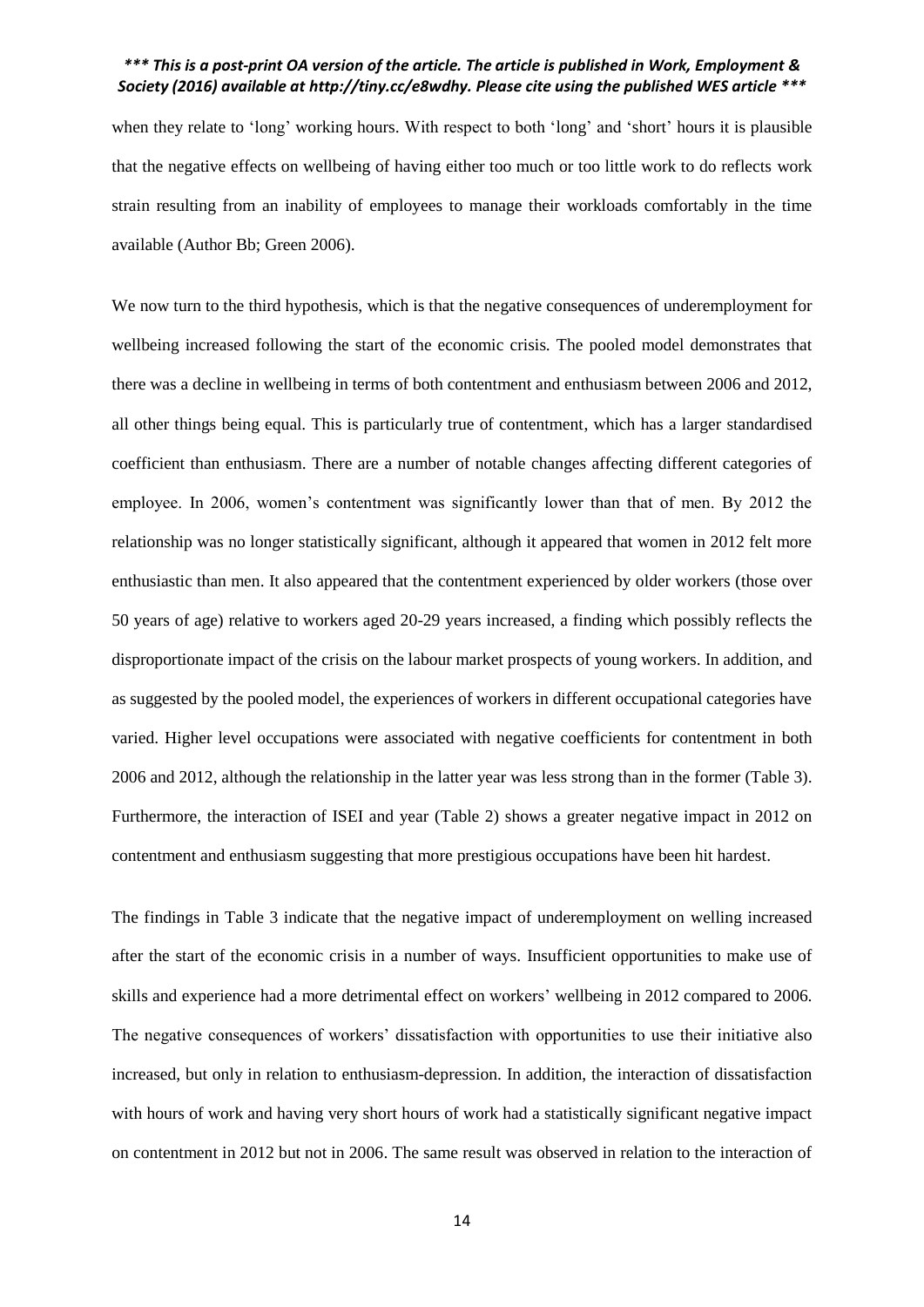very short hours and amount of work. The strength of the negative effects for those with short hours (17-29 hours) increased for enthusiasm (but lessened slightly in relation to contentment). Overall, these findings suggest that 'hours underemployment' was having more substantial deleterious consequences for wellbeing in 2012 than in the earlier period.

Negative relationships in both years were uncovered for workers who were dissatisfied with their hours of work and were working long hours, although the effect on contentment appeared to be less strong in 2012 compared to 2006. It is possible that in the context of the recession and mounting unemployment, those in 'long hours' jobs became less discontented with their lot. However, the negative consequences of dissatisfaction with the amount of work that those in 'long hours' jobs have to contend with increased in relation to both their enthusiasm and contentment. This might reflect a deterioration in the 'wage – effort' bargain as real wage increases stalled, particularly in the public sector. It is notable that the coefficient relating to the negative relationship between contentment and employment in the public sector (relative to the private and third sector) increased after the start of the Great Recession

#### **5. Conclusion**

This paper has demonstrated that UK workers who are underemployed experience lower levels of wellbeing compared to those who are more adequately employed. Our findings therefore add to the international evidence highlighting the negative impact of underemployment on wellbeing (e.g. Friedland and Price, 2003; Maynard et al., 2006; McKee-Ryan and Harvey, 2011). Moreover, the paper has shown how relationships between different dimensions of underemployment and wellbeing changed after the start of the Great Recession. Although we are not able to demonstrate causality, it appears that the negative wellbeing consequences of workers' dissatisfaction with opportunities to make use of their skills and abilities became more substantial during the recession, as did the consequences of being 'hours constrained' and having an unsatisfactory workload. Furthermore, the findings suggest that the economic crisis may have had a negative impact on the wellbeing of those working very long hours, as mounting dissatisfaction with workloads served to reduce enthusiasm and contentment. Our results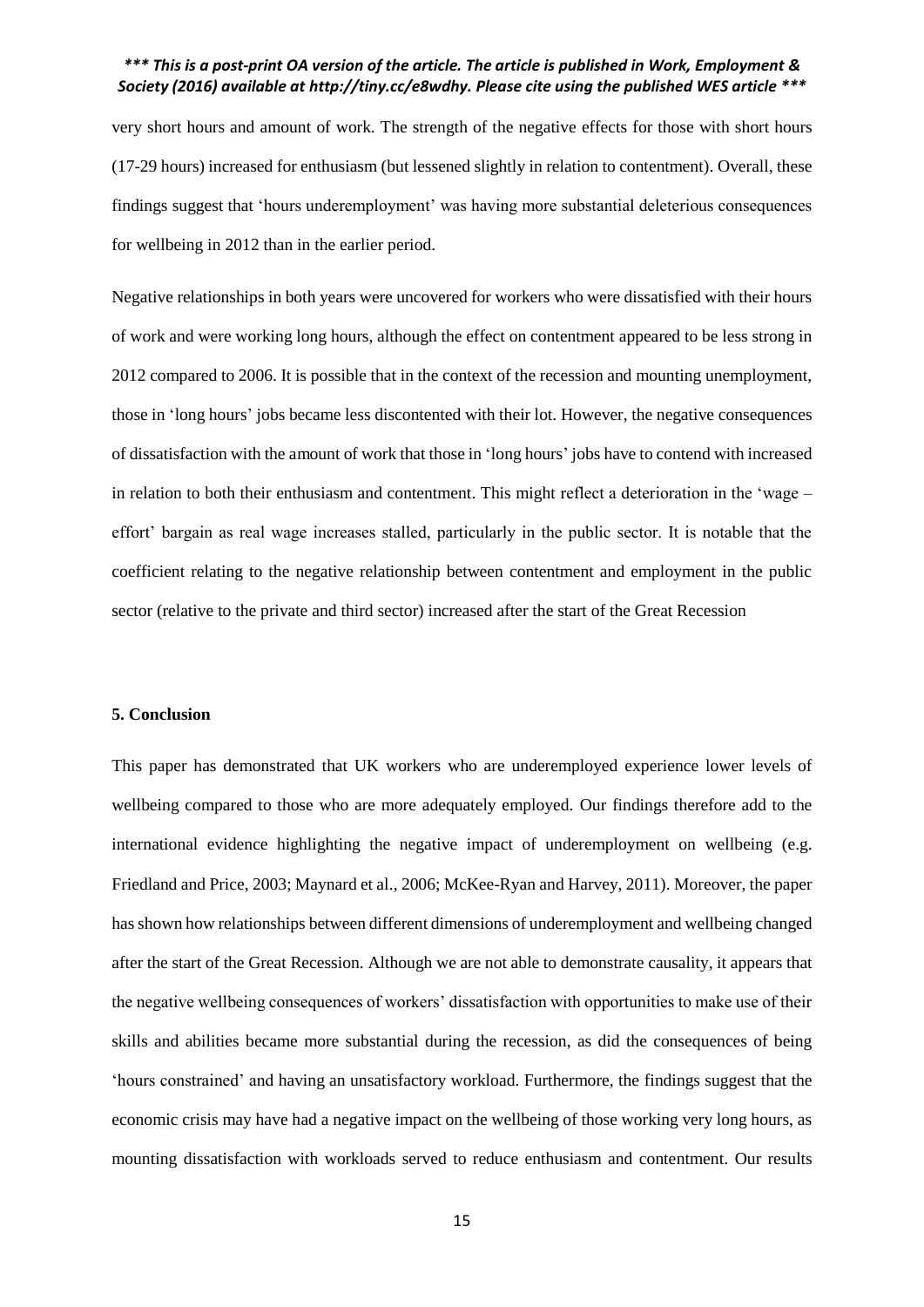therefore suggest that prevailing economic conditions do have implications for wellbeing, although clearly this does not mean that the longer-term changes in the organisation and intensity of work emphasised by Green (2006) are not also important factors. In addition, although it is debateable whether unemployment 'hurts less the more there is of it around' (Clark, 2003: 326), it does not seem to be true in relation to underemployment. While it is possible that some workers' expectations were revised downwards during the crisis, the wellbeing dimensions used in this paper indicate that the direct negative impact of underemployment on wellbeing intensified.

The findings raise a number of issues for policy. Firstly, the UK government is fixated with the quantity of jobs in the economy and the rates of employment and unemployment in aggregate and for different groups of workers. The employment rate, however, reveals nothing about the quality of jobs and whether they provide workers with a means of achieving an acceptable standard of living. The post-2010 increase in the employment rate in the UK has been associated with a growth in involuntary parttime work (hours underemployment) (Blanchflower, 2015) which, as we have shown, has negative consequences for workers' wellbeing. Secondly, while the government, in common with its predecessors and governments elsewhere in the EU, regularly emphasises the need for improvements in the skills base of the economy, many workers find that the skills and knowledge that they possess are not fully utilised in their jobs. Although the supply of skills is undoubtedly a matter of importance, attention also needs to be paid to whether skills are subsequently put to use and the detrimental consequences of skill under-utilisation for workers' wellbeing. The under-utilisation of workers' skills, knowledge and abilities also has implications for productivity growth, which continues to be extremely weak in the UK economy. Thirdly, our findings add to the extant evidence showing the damaging consequences of long hours and heavy workloads for wellbeing. Indeed, 'overemployment' appears to have an even more detrimental effect on wellbeing than 'underemployment' and, as other studies have shown (Green, 2006; New Economics Foundation, 2013), excessively long hours of work can lead to health problems and emotional exhaustion. The 2014 report of the All-Party Parliamentary Group on Wellbeing Economics (2014) has also highlighted the negative consequences of excessive work durations for wellbeing and has set out a number of objectives for policy, including the promotion of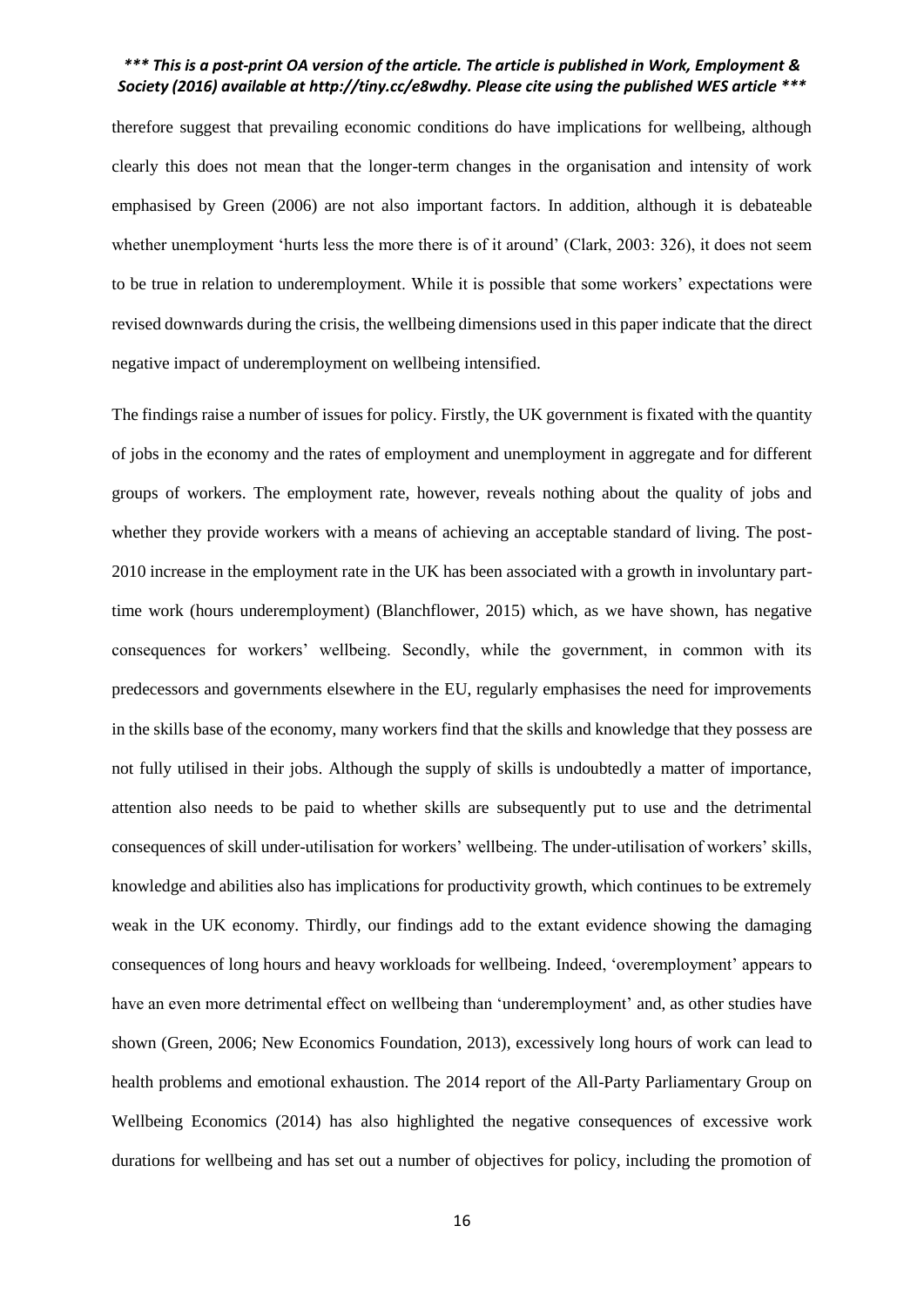shorter and more flexible hours of work. However, the report has little to say about how the issue of underemployment might be tackled. Important questions, such as how might paid and unpaid work be more equitably distributed, how might employers be induced to transform part-time jobs into full-time employment, how might workers be empowered to exert greater control over their jobs and their working time, and how might workers be helped to fulfil their potential will need to be addressed if underemployment is to be tackled and workers' wellbeing enhanced.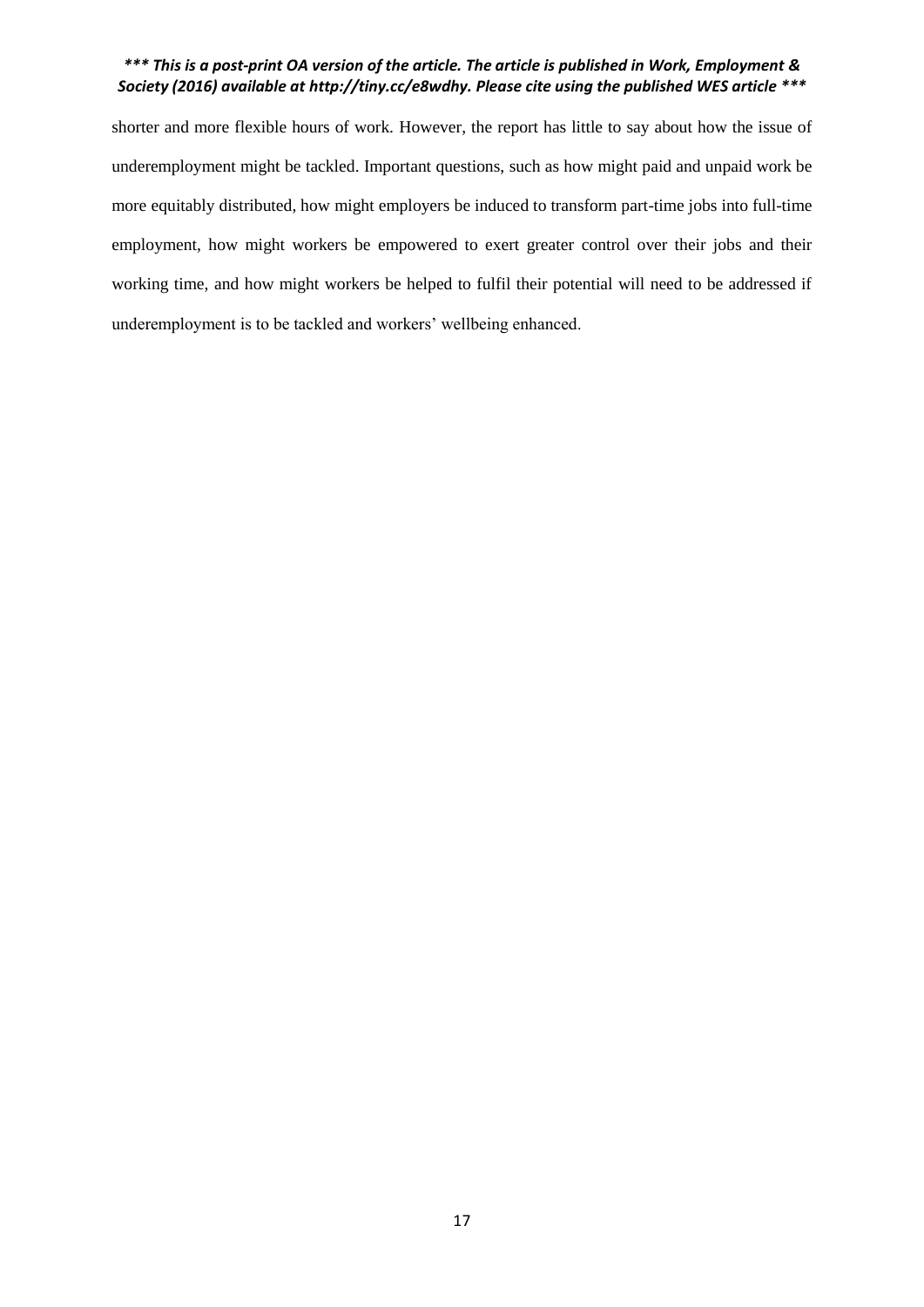# **Endnotes**

- 1. [http://www.ons.gov.uk/ons/rel/lmac/underemployed-workers-in-the-uk/2012/rpt](http://www.ons.gov.uk/ons/rel/lmac/underemployed-workers-in-the-uk/2012/rpt-underemployed-workers.html#tab-People-in-work-wanting-more-hours-increases-by-1-million-since-2008)[underemployed-workers.html#tab-People-in-work-wanting-more-hours-increases-by-](http://www.ons.gov.uk/ons/rel/lmac/underemployed-workers-in-the-uk/2012/rpt-underemployed-workers.html#tab-People-in-work-wanting-more-hours-increases-by-1-million-since-2008)[1-million-since-2008](http://www.ons.gov.uk/ons/rel/lmac/underemployed-workers-in-the-uk/2012/rpt-underemployed-workers.html#tab-People-in-work-wanting-more-hours-increases-by-1-million-since-2008)
- 2. Job satisfaction measures can also be affected by adaptive preferences (i.e. workers expressing satisfaction with low quality work because they are accustomed to it) (Spencer, 2013: 585).
- 3. Although evidence suggests that wellbeing in general is influenced by marital status, familial composition and relationships (Blanchflower and Oswald, 2011).

#### **References**

Abrahamsen B (2010) Employment status and commitment to work in professions. Economic and Industrial Democracy 31: 93-115.

All-Party Parliamentary Group on Wellbeing Economics (2014) Wellbeing in Four Policy Areas. London: New Economics Foundation.

Allen J and Van Der Velden R (2001) Educational mismatches versus skill mismatches: effects on wages, job satisfaction, and on-the-job search. Oxford Economic Papers 3: 343-542.

Ballas D and Tranmer M (2012) Happy people or happy places? A multilevel modelling approach to the analysis of happiness and wellbeing. International Regional Science Review 35(1): 70-102

Bell DNF and Blanchflower DG (2010) UK unemployment in the Great Recession. National Institute Economic Review 214(1): R3-R25

Bell DNF and Blanchflower DG (2011) [Underemployment in the UK in the Great Recession.](http://ner.sagepub.com/content/215/1/R23.short) National Institute Economic Review 215: R23-R32.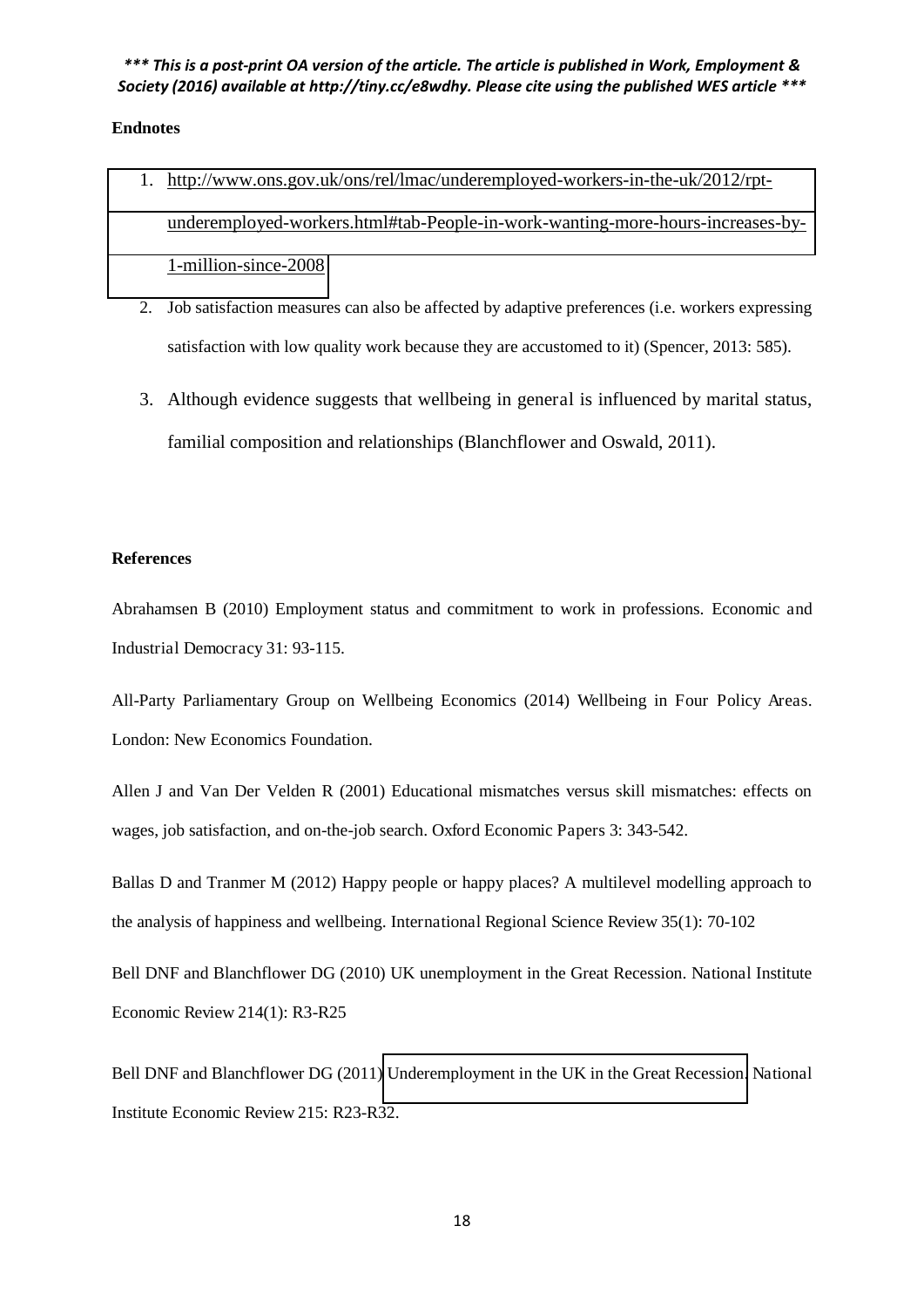Bell DNF and Blanchflower DG (2015) Commentary: labour market slack in the UK. National Institute Economic Review 229: F4-F11.

Blanchflower DG (2015) As good as it gets? The UK labour market in recession and recover. National Institute Economic Review 231: F76-F80.

Blanchflower DG and Oswald AJ (2008) Is well-being U-shaped over the life cycle? Social Science and Medicine, 66: 1733-1749.

Blanchflower DG and Oswald AJ (2011) International happiness: a new view on the measure of performance. Academy of Management Perspectives. February: 6-22.

Burke RJ (1997) Correlates of under-employment among recent business school graduates. International Journal of Manpower 18: 627-635.

Burris BH (1983) The human effects of underemployment. Social Problems 31(1): 96-110.

Byrne B (2012) Structural equation modelling with MPlus: Basic concepts, applications, and programming. New York: Routledge.

Clark AE (2003) Unemployment as a social norm: psychological evidence from panel data. Journal of Labor Economics 21(2): 323-351.

Clark AE (2011) Worker wellbeing in booms and busts. In: Gregg P and Wadsworth J (eds) The Labour Market in Winter: The State of Working Britain. Oxford: OUP.

De Witte M. and Steijn B (2000) Automation, job content and underemployment. Work, Employment & Society 14(2): 245-264.

Dolan P, Peasgood T and White M (2008) Do we really know what makes us happy? A review of the economic literature on the factors associated with subjective wellbeing. Journal of Economic Psychology, 29: 94-122.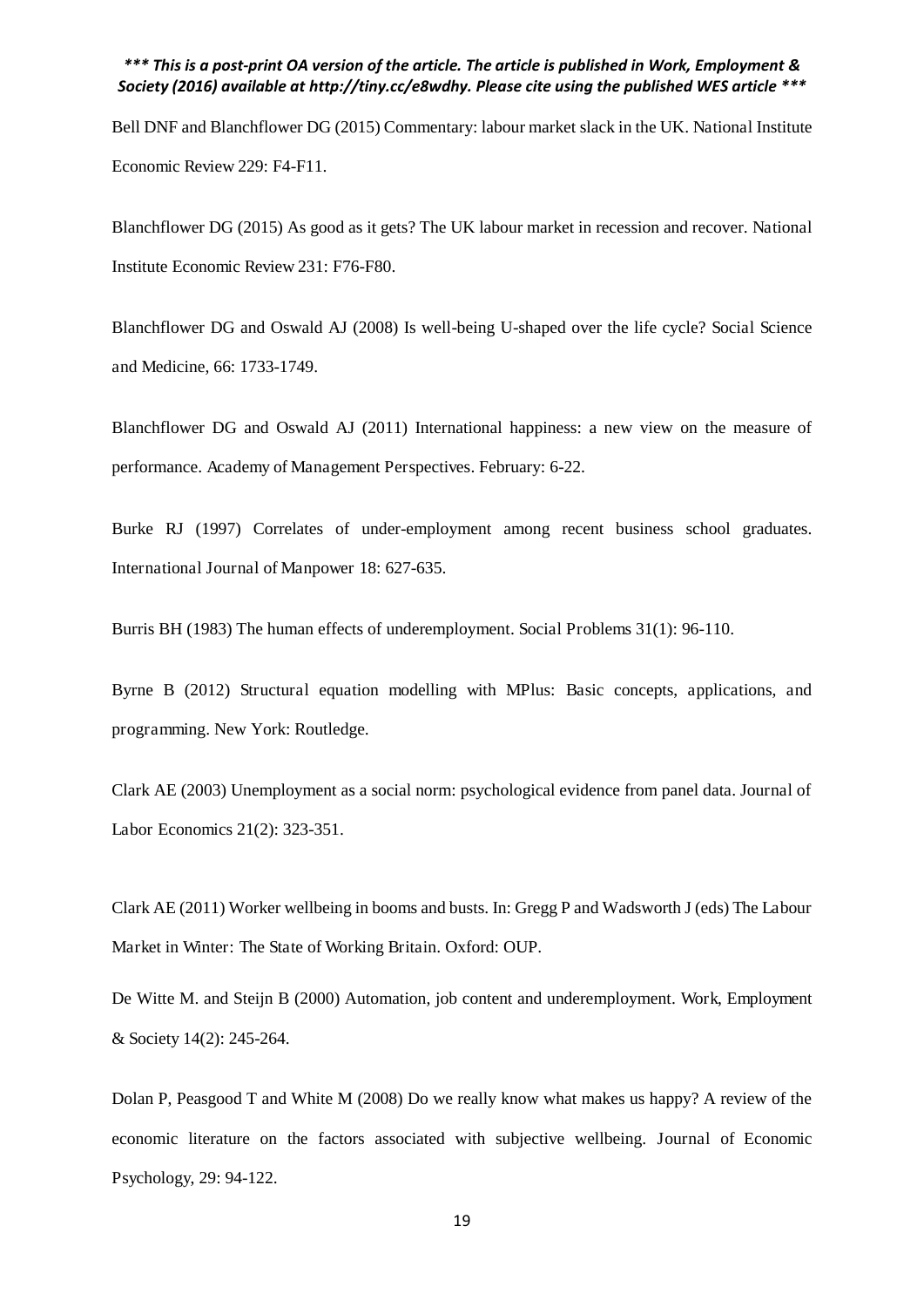Dooley D (2003) [Unemployment, underemployment, and mental health: Conceptualizing employment](http://link.springer.com/article/10.1023/A:1025634504740)  [status as a continuum.](http://link.springer.com/article/10.1023/A:1025634504740) American Journal of Community Psychology 32(1/2): 9-20.

Dooley D, Prause J and Ham-Rowbottom KA (2000) [Underemployment and depression: longitudinal](http://www.jstor.org/stable/2676295)  [relationships.](http://www.jstor.org/stable/2676295) Journal of Health and Social Behavior 41(4): 421-436.

European Commission (2014) European Vacancy and Recruitment Report 2014. Brussels: European Commission.

Feldman DC (1996) [The nature, antecedents and consequences of underemployment.](http://jom.sagepub.com/content/22/3/385.short) Journal of Management 22(3): 385-407.

Friedland DS and Price RH (2003) [Underemployment: Consequences for the health and wellbeing of](http://link.springer.com/article/10.1023/A:1025638705649)  [workers.](http://link.springer.com/article/10.1023/A:1025638705649) American Journal of Community Psychology, 32(1/2): 33-45.

Fryer D (1986) 'Employment, deprivation and personal agency during unemployment: a critical discussion of Jahoda's explanation of the psychological effects of unemployment. Social Behaviour 1: 3-23.

Gallie D, Felstead A, Green, F and Inanc H (2013) Fear at Work in Britain: First Findings from the Skills and Employment Survey, 2012. University of Cardiff.

Green F. (2006) Demanding Work: The Paradox of Job Quality in the Affluent Economy. Princeton: Princeton University Press.

Green F, Felstead A, Gallie D and Inanc H (2012) Job-related Well-being in Britain. First Findings from the Skills and Employment Survey 2012. University of Cardiff.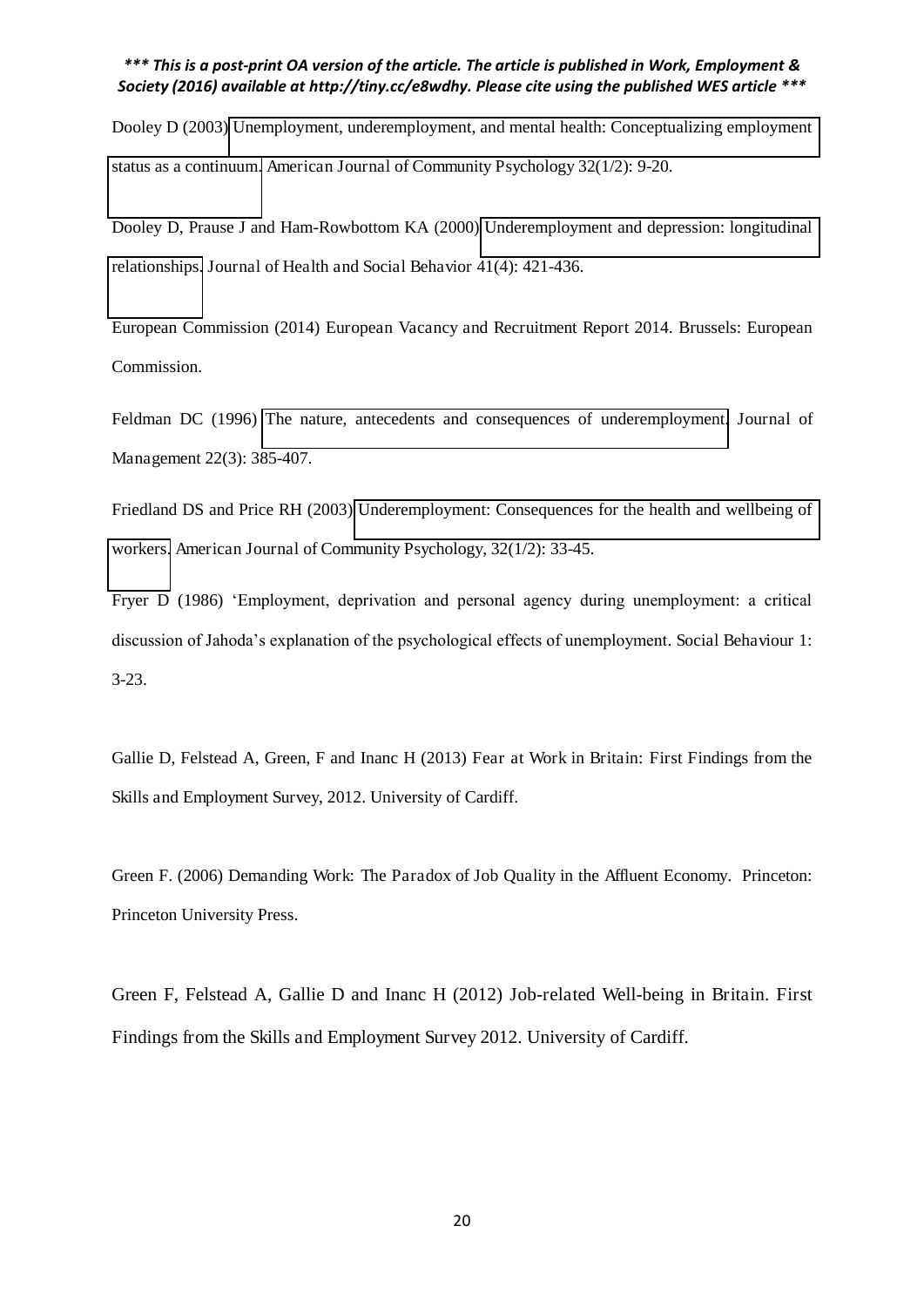Gundert S and Hohendanner C (2014) Do fixed-term and temporary agency workers feel socially excluded? Labour market integration and social wellbeing in Germany. Acta Sociologica 57(2): 135- 152.

Hooper D, Coughlan J and Mullen M (2008) Structural Equation Modelling: Guidelines for Determining Model Fit. Electronic Journal of Business Research Methods 6(1): 53-60.

Jahoda M (1982) Employment and Unemployment: A Social-Psychological Analysis. Cambridge: Cambridge University Press.

Jones-Johnson G and Johnson WR (2004) Subjective underemployment and psychological stress: the role of perceived social and supervisor support. The Journal of Social Psychology 132(1): 11-21.

Layard R (2005) Happiness: Lessons from a New Science. London: Penguin.

McKee-Ryan FM and Harvey J (2011) I [have a job, but...": A review of](http://jom.sagepub.com/content/37/4/962.short) underemployment. Journal of Management 37(4): 962-996.

Maynard DC, Joseph TA and Maynard AM (2006) Underemployment, job attitudes, and turnover intentions. Journal of Organizational Behaviour 27: 509-536.

New Economics Foundation (2012) Wellbeing Uncovered: An Analysis of UK Data. London: New Economics Foundation.

Nordenmark M and Strandh M (1999) Towards a sociological understanding of mental well-being among the unemployed: the role of economic and psychosocial factors. Sociology 33(3): 577-97.

Office for National Statistics (2013) Full Report- Graduates in the UK Labour Market 2013. [http://www.ons.gov.uk/ons/dcp171776\\_337841.pdf](http://www.ons.gov.uk/ons/dcp171776_337841.pdf)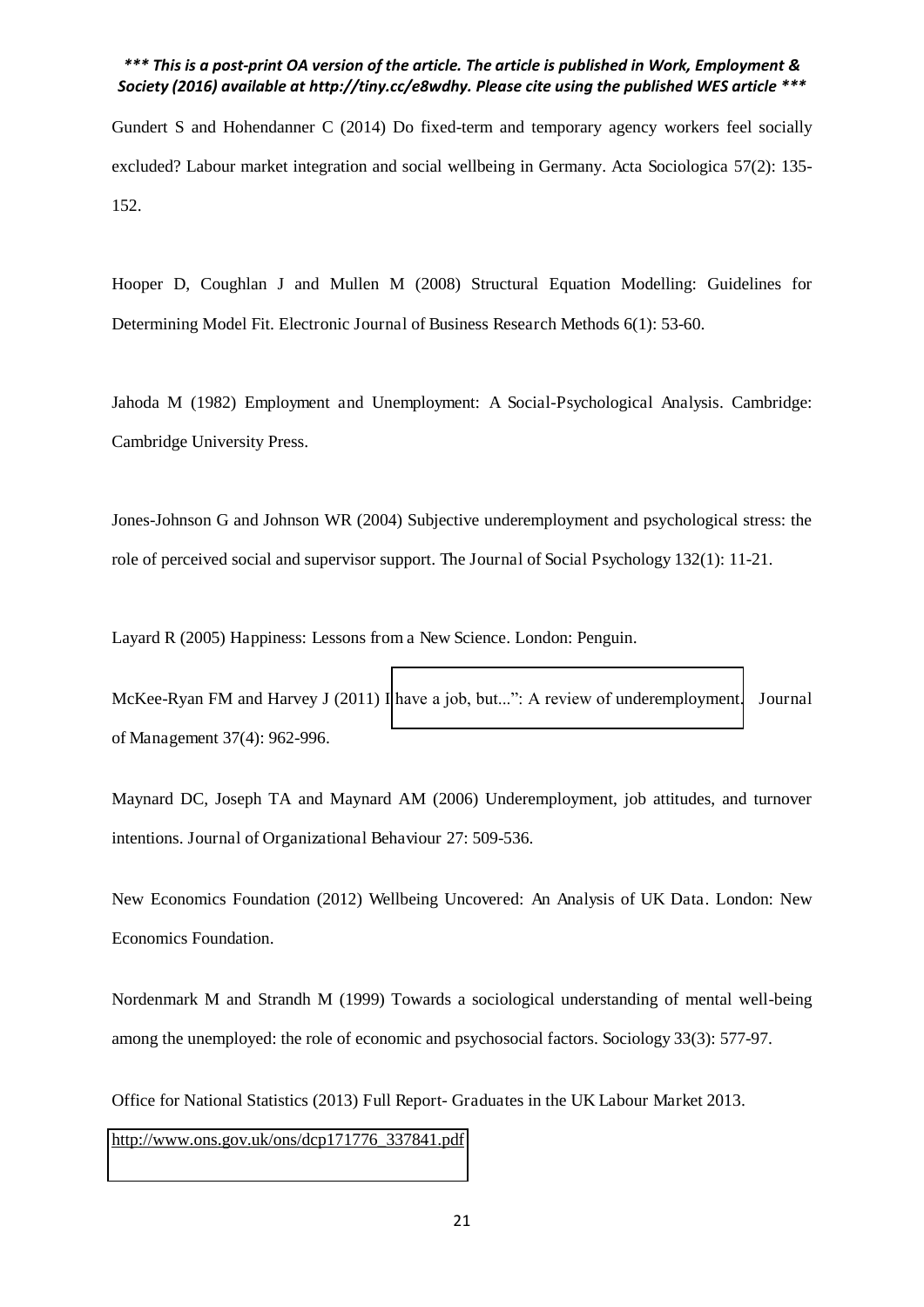Office for National Statistics (2015) UK Labour Market, April 2015.

http://www.ons.gov.uk/ons/rel/lms/labour-market-statistics/april-2015/statistical-bulletin.html

Oguz S, Merad S and Snape D (2013) Measuring national wellbeing *–* What matters most to personal wellbeing. London: Office for National Statistics

Paul KI and Moser K (2009) Unemployment impairs mental health: meta-analyses. Journal of Vocational Behavior 74: 264-282.

Prause J and Dooley D (1997) Effect of underemployment on school-leavers' self-esteem. Journal of Adolescence, 20: 243-260.

Russell H, Watson D and McGinnity F (2013) Unemployment and subjective well-being. In Gallie D (ed.) Economic Crisis, Quality of Work & Social Integration. Oxford: Oxford University Press.

Scurry T and Blenkinsopp J (2011) Under-employment among recent graduates: a review of the literature. Personnel Review 40(5): 643-659.

Sointu E (2005) The rise of an ideal: tracing changing discourses of wellbeing. The Sociological Review 53(2): 255-274.

Spencer DA (2013) Promoting high quality work: obstacles and opportunities. Journal of Business Ethics, 114:583-597.

Van Praag BMS and Ferrer-i-Carbonell A (2010) Happiness economics: a new road to measuring and comparing happiness. Foundations and Trends in Microeconomics, 6(1): 1-97.

Van Wanrooy B, Bewley H, Bryson A, Forth J, Freeth S, Stokes L and Wood S (2013) Employment Relations in the Shadow of Recession. Basingstoke: Macmillan.

Warr P (1990) The measurement of wellbeing and other aspects of mental health. Journal of Occupational Psychology 63: 193-210.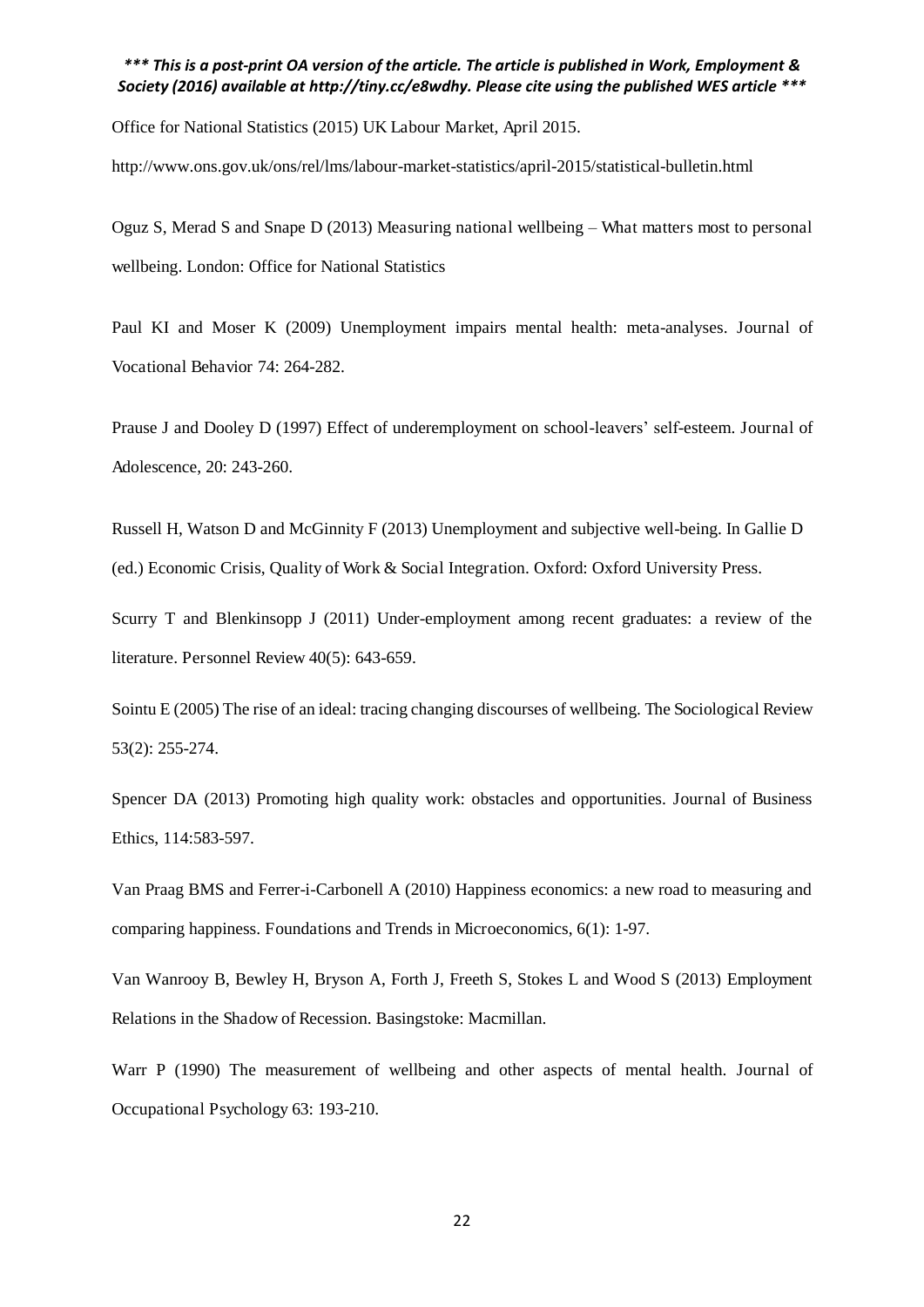Warr P (2013a) Jobs and job-holders: two sources of happiness and unhappiness. In David SA, Boniwell I and Ayers AC (eds.) The Oxford Handbook of Happiness. Oxford: Oxford University Press.

Warr P (2013b) How to think about and measure psychological well-being. In Sinclair RR, Wang M and Tetrick LE (eds.) Research Methods in Occupational Health Psychology. New York: Routledge.

Warren T (2015) Work-time underemployment and financial hardship: class inequalities and recession in the UK. Work, Employment & Society 29(2): 191-212.

Whelan CT (1992) The role of income, life-style deprivation and financial strain in mediating the impact of unemployment on psychological distress: Evidence from the Republic of Ireland. Journal of Occupational Psychology 65(4): 331-44.

Wilkins R (2007) The consequence of underemployment for the under-employed. Journal of Industrial Relations 49(2): 247-275.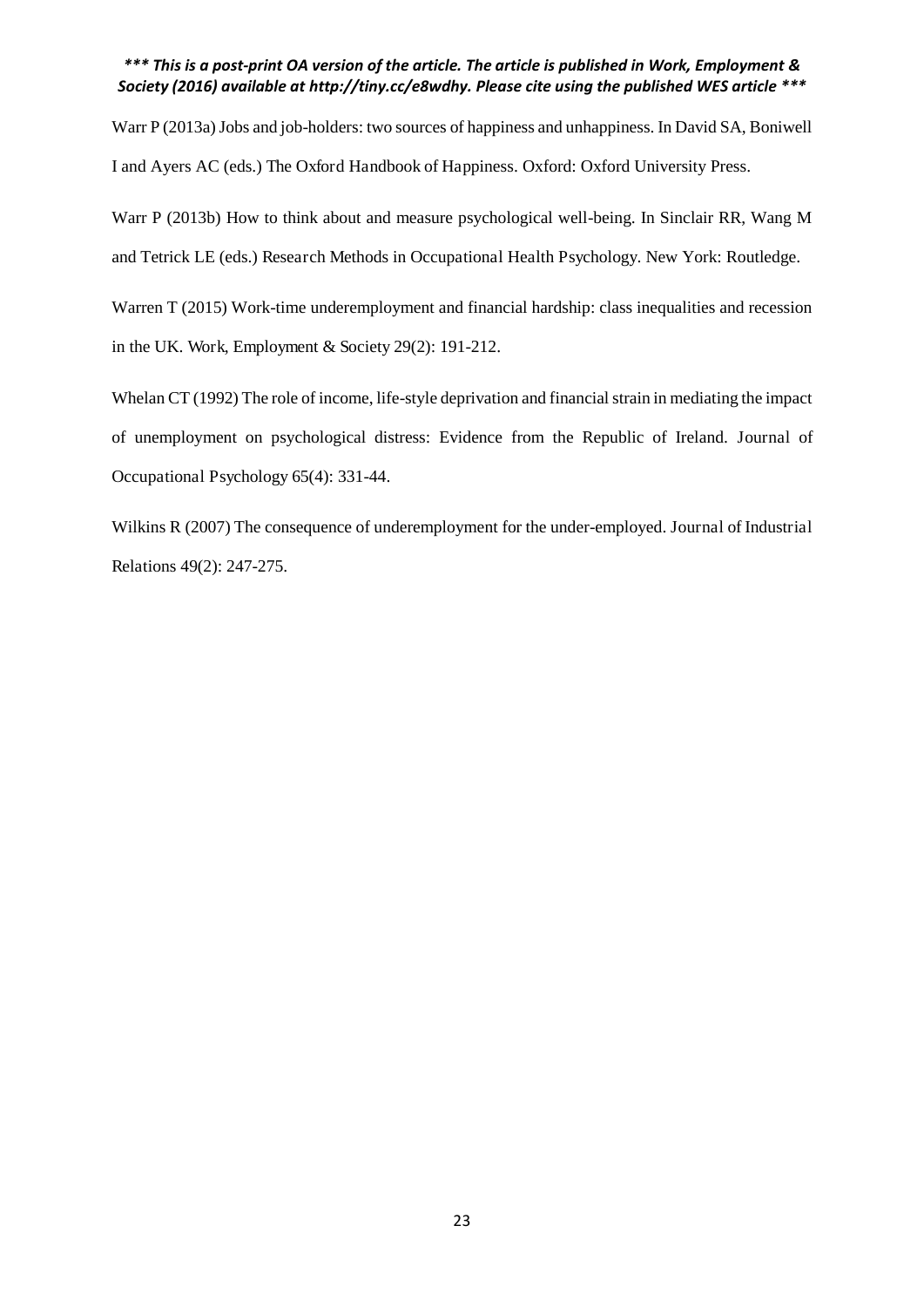| Enthusiasm-Depression | Contentment-Anxiety |
|-----------------------|---------------------|
| <b>ENTHUSIASTIC</b>   | <b>CALM</b>         |
| <b>CHEERFUL</b>       | <b>TENSE</b>        |
| <b>DEPRESSED</b>      | <b>CONTENTED</b>    |
| <b>GLOOMY</b>         | <b>RELAXED</b>      |
| <b>MISERABLE</b>      | <b>UNEASY</b>       |
| <b>OPTIMISTIC</b>     | <b>WORRIED</b>      |

# **Table 1 Variables used to measure the two dimensions of wellbeing**

Note: These items were measured on a 6-point scale and recoded into 4 categories to maintain high cell counts. They were also recoded so that positive categories were all coded in the same direction.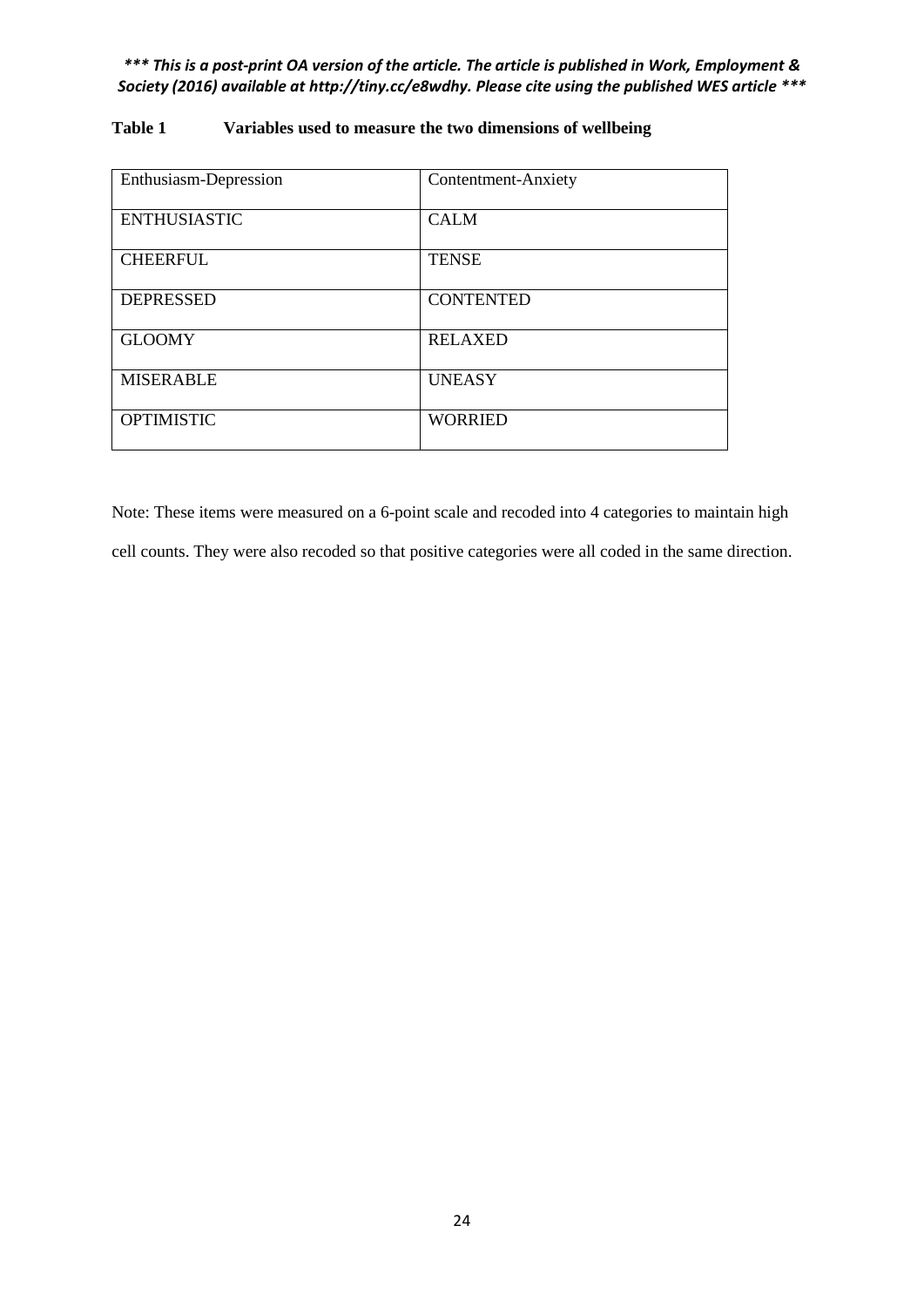| Variable                    | Enthusiasm | Contentment | Enthusiasm | Contentment | Enthusiasm | Contentment |
|-----------------------------|------------|-------------|------------|-------------|------------|-------------|
| Female                      | $0.067**$  | $-0.081**$  | $0.071**$  | $-0.081**$  | $0.066**$  | $-0.084**$  |
| Aged 30-39 years            | $-0.030$   | $-0.012$    | $-0.030$   | $-0.005$    | $-0.029$   | $-0.007$    |
| Aged 40-49 years            | $-0.004$   | $-0.023$    | $-0.006$   | $-0.016$    | $-0.006$   | $-0.021$    |
| Aged 50-59 years            | $0.115**$  | $0.110**$   | $0.111**$  | $0.111**$   | $0.113**$  | $0.114**$   |
| Aged 60+ years              | $0.319**$  | $0.432**$   | $0.314**$  | $0.435**$   | $0.314**$  | $0.432**$   |
| REF Aged 20-29              |            |             |            |             |            |             |
| Cohabiting                  | 0.021      | $-0.031$    | 0.020      | $-0.030$    | 0.021      | $-0.029$    |
| Children under 5            | 0.001      | 0.036       | 0.000      | 0.033       | $-0.000$   | 0.033       |
| Children 5-16               | $0.029*$   | 0.002       | $0.029*$   | 0.004       | $0.028*$   | 0.003       |
|                             |            |             |            |             |            |             |
| Year= $2012$ (vs            | $-0.106**$ | $-0.190**$  | $-0.105**$ | $-0.178**$  |            |             |
| 2006)                       |            |             |            |             |            |             |
| Degree holder               | 0.047      | $-0.130**$  |            |             |            |             |
| Occupational status         | 0.011      | $-0.151**$  |            |             | 0.000      | $-0.107**$  |
| Year $2006*$                |            |             |            |             | $0.026**$  | $-0.035**$  |
| occupational status         |            |             |            |             |            |             |
| Year 2012 *                 |            |             |            |             | $-0.019*$  | $-0.104**$  |
| occupational status         |            |             |            |             |            |             |
| Degree <sup>*</sup>         |            |             |            |             | 0.014      | $-0.050**$  |
| occupational status         |            |             |            |             |            |             |
| High                        |            |             | 0.023      | $-0.632**$  |            |             |
| occupation*degree           |            |             |            |             |            |             |
| High                        |            |             | 0.017      | $-0.487**$  |            |             |
| occupation*no               |            |             |            |             |            |             |
| degree                      |            |             |            |             |            |             |
| Medium occupation           |            |             | 0.039      | $-0.350**$  |            |             |
| *degree                     |            |             |            |             |            |             |
| Medium                      |            |             | $-0.063$   | $-0.230**$  |            |             |
| occupation*no               |            |             |            |             |            |             |
| degree                      |            |             |            |             |            |             |
| Low                         |            |             | 0.216      | $-0.081$    |            |             |
| occupation*degree           |            |             |            |             |            |             |
| <b>REF</b> low              |            |             |            |             |            |             |
| occupation*no               |            |             |            |             |            |             |
| degree                      |            |             |            |             |            |             |
|                             | $-0.053*$  | $-0.099**$  | $-0.058*$  | $-0.081**$  |            | $-0.100**$  |
| Public Sector               |            |             |            |             | $-0.051*$  |             |
| employee<br>REF private and |            |             |            |             |            |             |
| <b>NGO</b>                  |            |             |            |             |            |             |
| Use skills very             | $-0.238**$ | $-0.106**$  | $-0.243**$ | $-0.118**$  | $-0.236**$ | $-0.106**$  |
| little/a little             |            |             |            |             |            |             |
| REF use skills a            |            |             |            |             |            |             |
| lot/ almost all the         |            |             |            |             |            |             |
| time                        |            |             |            |             |            |             |
| Use experience              | $-0.114**$ | 0.046       | $-0.117**$ | 0.026       | $-0.114**$ | 0.051       |
| very little/a little        |            |             |            |             |            |             |
| REF use experience          |            |             |            |             |            |             |
| a lot/almost all the        |            |             |            |             |            |             |
| time                        |            |             |            |             |            |             |

# **Table 2: Results of the models - pooled 2006 and 2012 dataset (standardised coefficients)**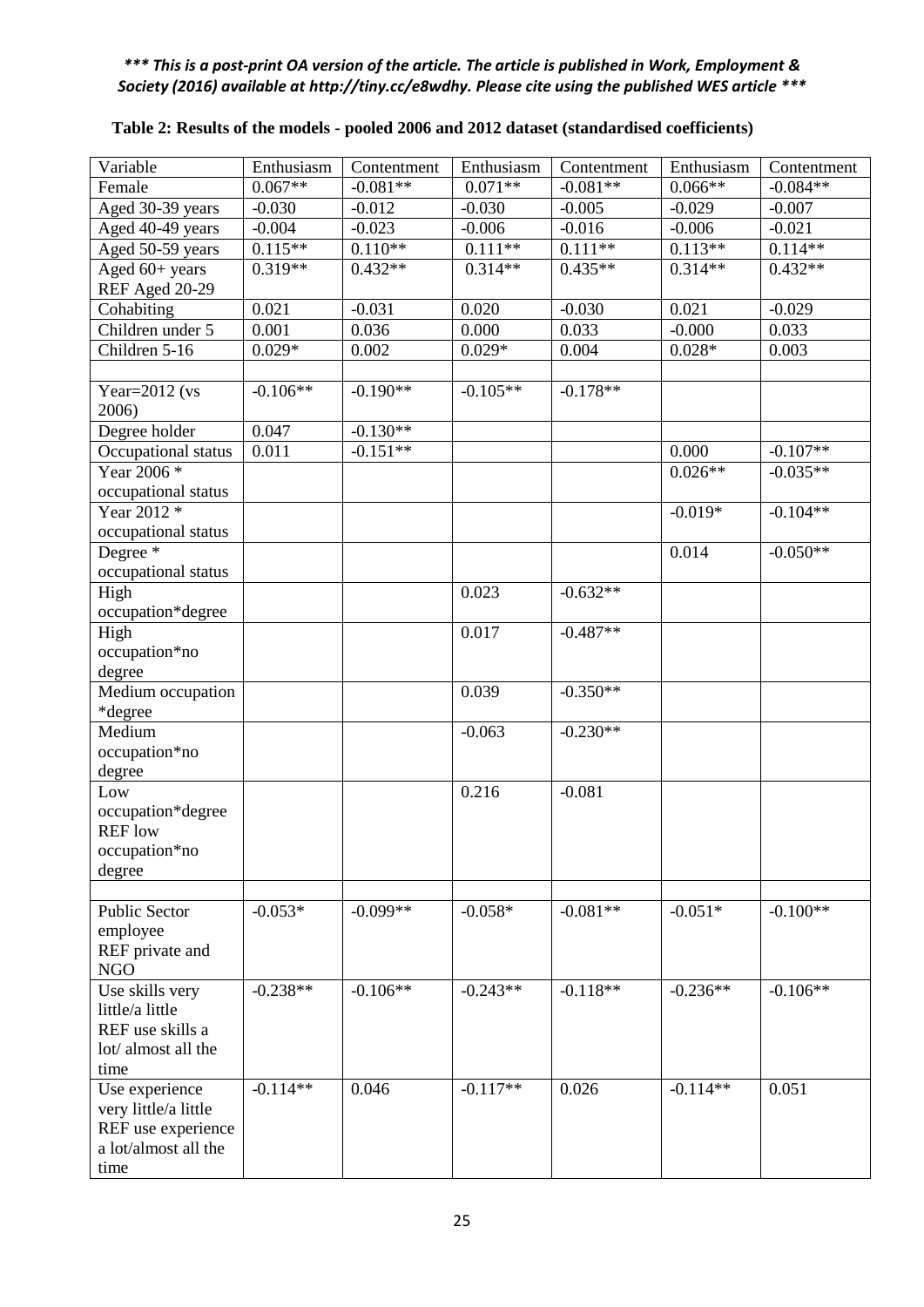| Dissatisfied with     | $-0.432**$ | $-0.284**$ | $-0.433**$ | $-0.279**$ | $-0.432**$ | $-0.290**$ |
|-----------------------|------------|------------|------------|------------|------------|------------|
| use of abilities      |            |            |            |            |            |            |
| Dissatisfied with     | $-0.602**$ | $-0.492**$ | $-0.600**$ | $-0.498**$ | $-0.602**$ | $-0.493**$ |
| the use of initiative |            |            |            |            |            |            |
| Dissatisfied with     | $-0.097$   | $-0.218**$ | $-0.093$   | $-0.220**$ | $-0.099$   | $-0.223**$ |
| amount of work        |            |            |            |            |            |            |
| and working $<$ 16    |            |            |            |            |            |            |
| hrs per week          |            |            |            |            |            |            |
| Dissatisfied with     | $-0.193**$ | $-0.275**$ | $-0209**$  | $-0.274**$ | $-0.193**$ | $-0.280**$ |
| amount of work        |            |            |            |            |            |            |
| and working 17-29     |            |            |            |            |            |            |
| hrs per week          |            |            |            |            |            |            |
| Dissatisfied with     | $-0.488**$ | $-0.667**$ | $-0.487**$ | $-0.669**$ | $-0.487**$ | $-0.667**$ |
| amount of work        |            |            |            |            |            |            |
| and working $40 +$    |            |            |            |            |            |            |
| hrs per week          |            |            |            |            |            |            |
| Dissatisfied with     | $-0.097$   | $-0.218**$ | $-0.110$   | $-0.220**$ | $-0.099$   | $-0.223**$ |
| hours worked and      |            |            |            |            |            |            |
| working <16 hrs       |            |            |            |            |            |            |
| per week              |            |            |            |            |            |            |
| Dissatisfied with     | $-0.193**$ | $-0.275**$ | $-0.184**$ | $-0.275**$ | $-0.193**$ | $-0.280**$ |
| hours worked and      |            |            |            |            |            |            |
| working 17-29 hrs     |            |            |            |            |            |            |
| per week              |            |            |            |            |            |            |
| Dissatisfied with     | $-0.454**$ | $-0.533**$ | $-0.455**$ | $-0.538**$ | $-0.452**$ | $-0.529**$ |
| hours worked and      |            |            |            |            |            |            |
| working $40 + hrs$    |            |            |            |            |            |            |
| per week              |            |            |            |            |            |            |
| $N=10912$             | 10912      | 10912      | 10919      | 10919      | 10912      | 10912      |

\* sig at 5%, \*\* sig at 1%, otherwise not significant

The reference category for the interactions of satisfaction with amount of work and hours of work and satisfaction with hours worked and number of hours worked is 30-39 hours.

Fit for model without interactions: CFI=0.973 TLI=0.966 RMSEA=0.048

Fit for model with year interactions: CFI=0.971 TLI=0.964 RMSEA=0.047

Fit for model with occupation interactions 2: CFI=0.973 TLI=0.966 RMSEA=0.048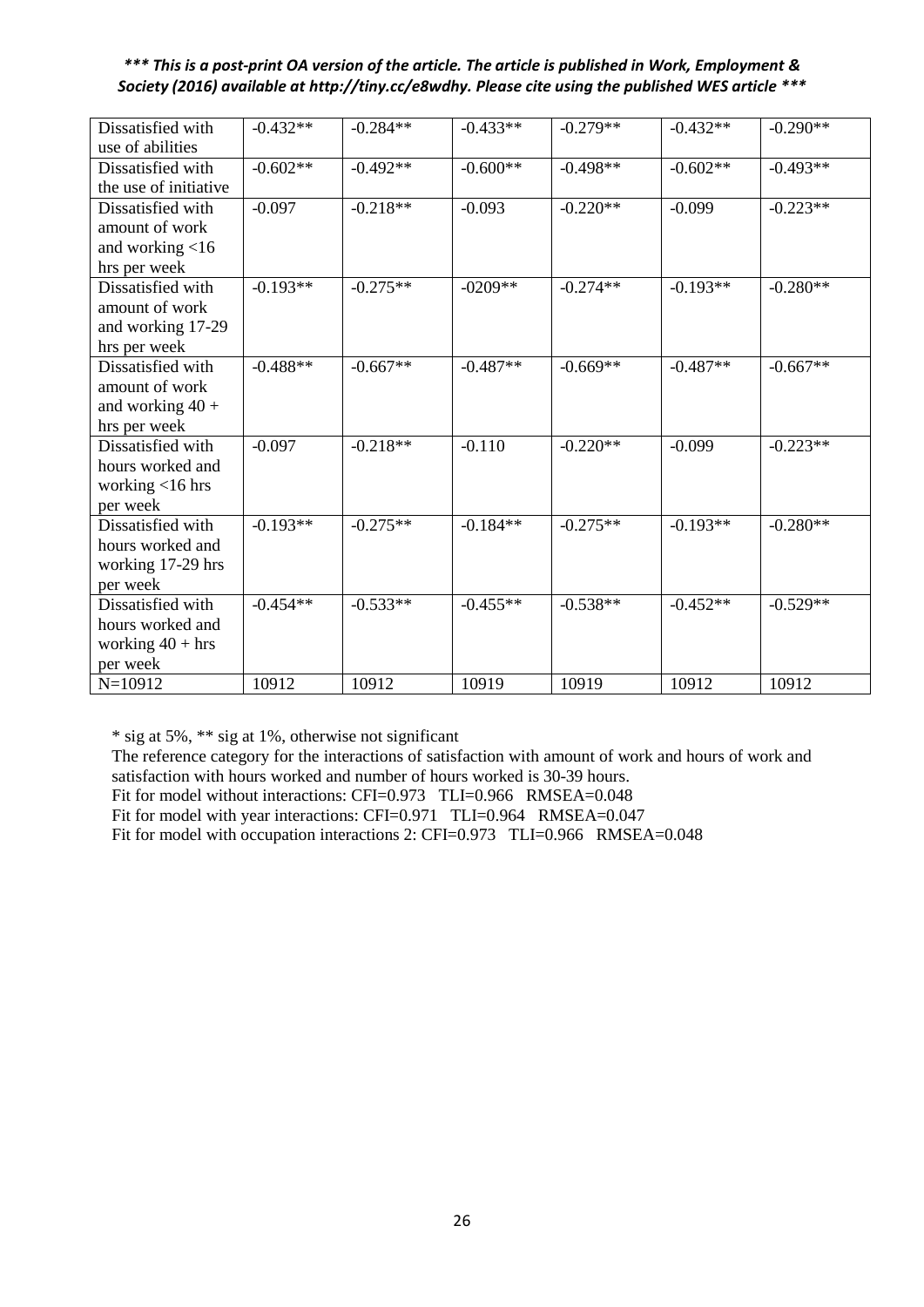| Variable                            | Enthusiasm | Contentment | Enthusiasm | Contentment |
|-------------------------------------|------------|-------------|------------|-------------|
|                                     | 2006       | 2006        | 2012       | 2012        |
| Female                              | 0.047      | $-0.102**$  | $0.110**$  | $-0.033$    |
| Aged 30-39 years                    | $-0.031$   | $-0.059$    | $-0.030$   | 0.105       |
| Aged 40-49 years                    | 0.001      | $-0.082*$   | $-0.021$   | 0.112       |
| Aged 50-59 years                    | $0.116**$  | 0.059       | 0.108      | $0.233**$   |
| Aged 60+ years                      | $0.298**$  | $0.385**$   | $0.338**$  | $0.548**$   |
| REF Aged 20-29                      |            |             |            |             |
| Cohabiting                          | 0.029      | $-0.003$    | 0.005      | $-0.096*$   |
| Children under 5                    | 0.012      | 0.049       | $-0.035$   | $-0.005$    |
| Children 5-16                       | 0.021      | $-0.014$    | $0.048*$   | 0.045       |
|                                     |            |             |            |             |
| Occupational status                 | 0.004      | $-0.169**$  | 0.029      | $-0.104**$  |
| Degree holder                       | 0.045      | $-0.133**$  | 0.048      | $-0.135*$   |
|                                     |            |             |            |             |
| Public Sector employee              | $-0.052$   | $-0.087**$  | $-0.047$   | $-0.124**$  |
| REF private and NGO                 |            |             |            |             |
|                                     |            |             |            |             |
| Use skills very little/a little     | $-0.212**$ | $-0.078**$  | $-0.310**$ | $-0.187**$  |
| REF use skills a lot/almost all the |            |             |            |             |
| time                                |            |             |            |             |
| Use experience very little/a little | $-0.110**$ | 0.034       | $-0.123**$ | 0.080       |
| REF use experience a lot/almost     |            |             |            |             |
| all the time                        |            |             |            |             |
| Dissatisfied with use of abilities  | $-0.392**$ | $-0.239**$  | $-0.526**$ | $-0.397**$  |
| Dissatisfied with the use of        | $-0.577**$ | $-0.540**$  | $-0.644**$ | $-0.385**$  |
| initiative                          |            |             |            |             |
| Dissatisfied with amount of work    | $-0.081$   | $-0.100$    | $-0.144$   | $-0.404**$  |
| and working <16 hrs per week        |            |             |            |             |
| Dissatisfied with amount of work    | $-0.144*$  | $-0.285**$  | $-0.284**$ | $-0.250**$  |
| and working 17-29 hrs per week      |            |             |            |             |
| Dissatisfied with amount of work    | $-0.423**$ | $-0.578**$  | $-0.631**$ | $-0.897**$  |
| and working $40 + hrs$ per week     |            |             |            |             |
| Dissatisfied with hours worked and  | $-0.067$   | $-0.100$    | $-0.144$   | $-0.404**$  |
| working $<$ 16 hrs per week         |            |             |            |             |
|                                     |            |             |            |             |
| Dissatisfied with hours worked and  | $-0.143*$  | $-0.285**$  | $-0.284**$ | $-0.250**$  |
| working 17-29 hrs per week          |            |             |            |             |
| Dissatisfied with hours worked and  | $-0.463**$ | $-0.584**$  | $-0.454**$ | $-0.397**$  |
| working $40 + hrs$ per week         |            |             |            |             |
| ${\bf N}$                           | 7732       | 7732        | 3180       | 3180        |

| Table 3: Results of the base models for 2006 and 2012 separately (standardised coefficients) |  |  |  |  |  |
|----------------------------------------------------------------------------------------------|--|--|--|--|--|
|----------------------------------------------------------------------------------------------|--|--|--|--|--|

\* sig at 5%, \*\* sig at 1%, otherwise not significant.

The reference category for the interactions of satisfaction with amount of work and hours of work and satisfaction with hours worked and number of hours worked is 30-39 hours.

Fit for model in 2006: CFI=0.974 TLI=0.968 RMSEA=0.048

Fit for model in 2012: CFI=0.973 TLI=0.966 RMSEA=0.050